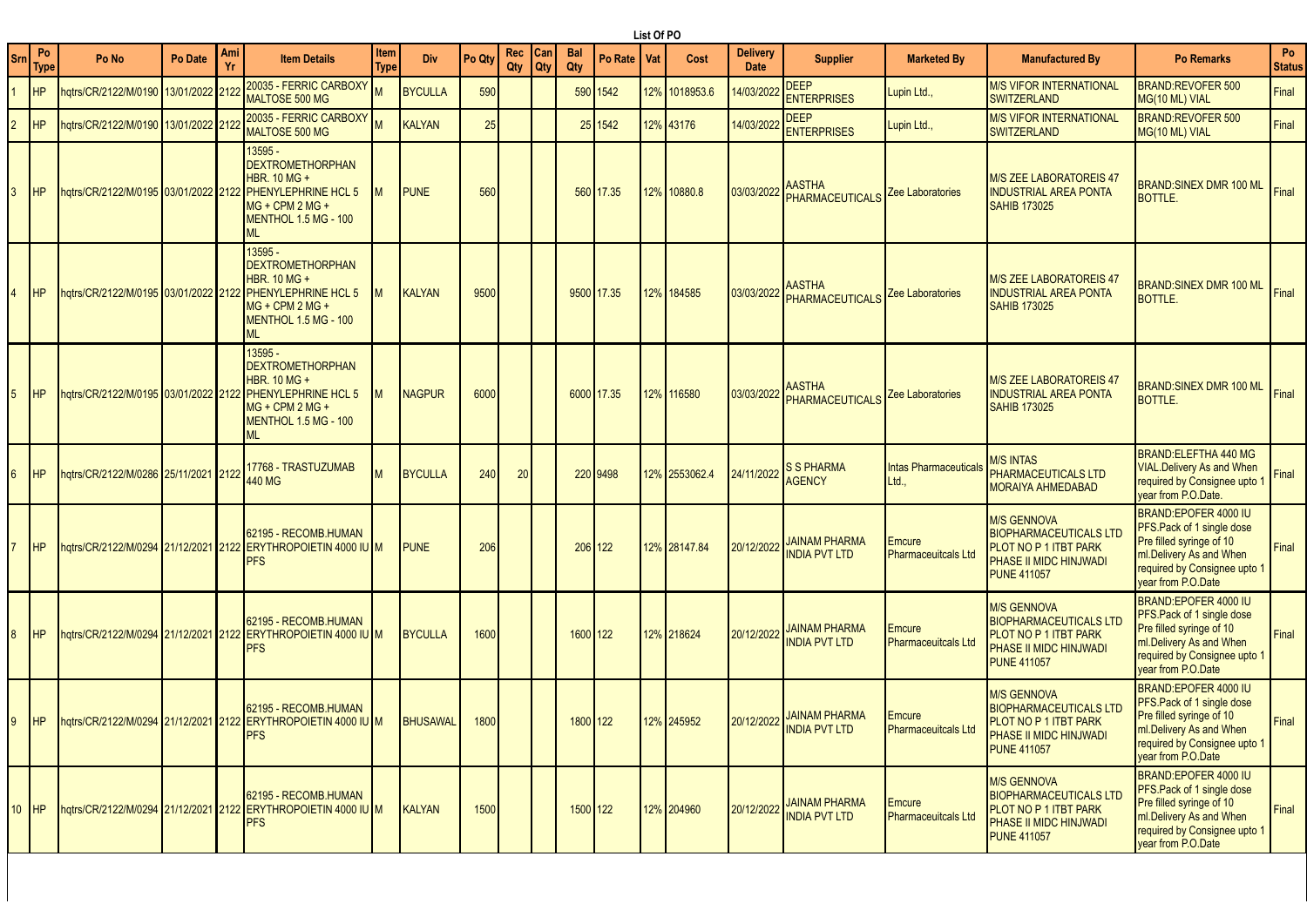| <b>Sm</b> | Po<br><b>Type</b> | Po No                                   | Po Date | Ami<br>Yr | <b>Item Details</b>                                                                                 | Item<br>Type | <b>Div</b>      | Po Qty      | Rec<br>Qty  | Can<br>Qty | <b>Bal</b><br>Qty | Po Rate I  | Vat | Cost          | <b>Delivery</b><br><b>Date</b> | <b>Supplier</b>                                                                               | <b>Marketed By</b>                                              | <b>Manufactured By</b>                                                                                                                        | <b>Po Remarks</b>                                                                                                                                               | Po<br><b>Status</b> |
|-----------|-------------------|-----------------------------------------|---------|-----------|-----------------------------------------------------------------------------------------------------|--------------|-----------------|-------------|-------------|------------|-------------------|------------|-----|---------------|--------------------------------|-----------------------------------------------------------------------------------------------|-----------------------------------------------------------------|-----------------------------------------------------------------------------------------------------------------------------------------------|-----------------------------------------------------------------------------------------------------------------------------------------------------------------|---------------------|
| 11        |                   |                                         |         |           | 62195 - RECOMB.HUMAN<br>hqtrs/CR/2122/M/0294 21/12/2021 2122 ERYTHROPOIETIN 4000 IU M<br><b>PFS</b> |              | <b>SOLAPUR</b>  | 800         |             |            |                   | 800 122    |     | 12% 109312    | 20/12/2022                     | <b>JAINAM PHARMA</b><br><b>INDIA PVT LTD</b>                                                  | <b>Emcure</b><br><b>Pharmaceuitcals Ltd</b>                     | <b>M/S GENNOVA</b><br><b>BIOPHARMACEUTICALS LTD</b><br>PLOT NO P 1 ITBT PARK<br>PHASE II MIDC HINJWADI<br><b>PUNE 411057</b>                  | BRAND:EPOFER 4000 IU<br>PFS.Pack of 1 single dose<br>Pre filled syringe of 10<br>ml.Delivery As and When<br>required by Consignee upto 1<br>vear from P.O.Date  | Final               |
| 12        | <b>HP</b>         |                                         |         |           | 62195 - RECOMB.HUMAN<br><b>IPFS</b>                                                                 |              | <b>NAGPUR</b>   | 1500        |             |            | 1500 122          |            |     | 12% 204960    | 20/12/2022                     | <b>JAINAM PHARMA</b><br><b>INDIA PVT LTD</b>                                                  | <b>Emcure</b><br><b>Pharmaceuitcals Ltd</b>                     | <b>M/S GENNOVA</b><br><b>BIOPHARMACEUTICALS LTD</b><br>PLOT NO P 1 ITBT PARK<br>PHASE II MIDC HINJWADI<br><b>PUNE 411057</b>                  | BRAND:EPOFER 4000 IU<br>PFS. Pack of 1 single dose<br>Pre filled syringe of 10<br>ml.Delivery As and When<br>required by Consignee upto 1<br>year from P.O.Date | Final               |
| <b>13</b> |                   | hqtrs/CR/2122/M/0296 25/11/2021 2122    |         |           | 15326 - SITAGLIPTIN 50<br>MG + METFORMIN 500 MG                                                     |              | <b>BHUSAWAL</b> | 29490 14730 |             |            | 14760 15.7        |            |     | 12% 518434.2  | 24/11/2022                     | <b>SPAN</b><br><b>ENTERPRISES</b>                                                             | <b>MSD Pharmaceuticals</b><br><b>Private Limited,</b>           | <b>MSD Pharmaceuticals Pvt., Ltd.</b><br>at M/s.Recipharma<br><b>Pharmaservices</b><br>Pvt., Ltd., Nelamangala, Bengaluru UPTO 1 YEAR FROM PO | Brand-JANUMET 500MG<br>(BOX OF 2 x 15 TABS)<br><b>DELIVERY AS AND WHEN</b><br><b>REQUIRED BY CONSIGNEE</b><br><b>DATE</b>                                       | Final               |
|           |                   | hqtrs/CR/2122/M/0296 25/11/2021 2122    |         |           | 15326 - SITAGLIPTIN 50<br>MG + METFORMIN 500 MG                                                     |              | <b>PUNE</b>     | 36450 18210 |             |            | 18240 15.7        |            |     | 12% 640791    | 24/11/2022                     | <b>SPAN</b><br><b>ENTERPRISES</b>                                                             | MSD Pharmaceuticals at M/s. Recipharma<br>Private Limited,      | <b>MSD Pharmaceuticals PvtLtd.</b><br><b>Pharmaservices</b><br>Pvt., Ltd., Nelamangala, Bengaluru UPTO 1 YEAR FROM PO                         | Brand-JANUMET 500MG<br>(BOX OF 2 x 15 TABS)<br><b>DELIVERY AS AND WHEN</b><br><b>REQUIRED BY CONSIGNEE</b><br><b>DATE</b>                                       | Final               |
| <b>15</b> | H <sub>P</sub>    | hqtrs/CR/2122/M/0296 25/11/2021 2122    |         |           | 15326 - SITAGLIPTIN 50<br>MG + METFORMIN 500 MG                                                     |              | <b>KALYAN</b>   | 90990 45480 |             |            | 45510 15.7        |            |     | 12% 1599604.2 | 24/11/2022                     | <b>SPAN</b><br><b>ENTERPRISES</b>                                                             | <b>MSD Pharmaceuticals</b><br><b>Private Limited.</b>           | <b>MSD Pharmaceuticals PvtLtd.</b><br>at M/s.Recipharma<br><b>Pharmaservices</b><br>Pvt., Ltd., Nelamangala, Bengaluru UPTO 1 YEAR FROM PO    | Brand-JANUMET 500MG<br>(BOX OF 2 x 15 TABS)<br><b>DELIVERY AS AND WHEN</b><br><b>REQUIRED BY CONSIGNEE</b><br><b>DATE</b>                                       | Final               |
| 16        |                   | hqtrs/CR/2122/M/0296 25/11/2021 2122    |         |           | 15326 - SITAGLIPTIN 50<br>MG + METFORMIN 500 MG                                                     |              | <b>NAGPUR</b>   |             | 49980 24990 |            | 24990 15.7        |            |     | 12% 878648.4  | 24/11/2022                     | <b>SPAN</b><br><b>ENTERPRISES</b>                                                             | <b>MSD Pharmaceuticals</b><br>Private Limited,                  | <b>MSD Pharmaceuticals Pvt., Ltd.</b><br>at M/s.Recipharma<br>Pharmaservices<br>Pvt., Ltd., Nelamangala, Bengaluru                            | Brand-JANUMET 500MG<br>(BOX OF 2 x 15 TABS)<br><b>DELIVERY AS AND WHEN</b><br><b>REQUIRED BY CONSIGNEE</b><br>UPTO 1 YEAR FROM PO<br><b>DATE</b>                | Final               |
| l 17      | <b>HP</b>         |                                         |         |           |                                                                                                     |              | <b>BYCULLA</b>  | 35360 17680 |             |            | 17680 32.02       |            |     | 12% 1268009.6 |                                | 24/11/2022 K ENTERPRISES                                                                      | Boehringer Ingelheim<br><b>India Pvt Ltd</b>                    | <i>M/</i> S WEST WARD COLUMBUS<br>Inc 1809 WILSON ROAD<br><b>COLUMBUS OH 43228 USA</b>                                                        | <b>BRAND:TRAJENTA 5</b><br><b>MG.STRIP OF 10</b><br>TABS.Delivery:As and When<br>required by Consignee upto 1<br>year from Date of P.O.                         | Final               |
| l 18      | H <sub>P</sub>    |                                         |         |           |                                                                                                     |              | KALYAN          | 19130 10000 |             |            |                   | 9130 32.02 |     | 12% 686001.8  |                                | 24/11/2022 K ENTERPRISES                                                                      | Boehringer Ingelheim<br><b>India Pvt Ltd</b>                    | <u>M/S WEST WARD COLUMBUS</u><br>Inc 1809 WILSON ROAD<br>COLUMBUS OH 43228 USA                                                                | <b>BRAND: TRAJENTA 5</b><br>MG.STRIP OF 10<br><b>FABS.Delivery:As and When</b><br>required by Consignee upto 1<br>year from Date of P.O.                        | Final               |
| 19        | <b>HP</b>         | hqtrs/CR/2122/M/0299 18/11/2021 2122 MG |         |           | 10084 - AMOXYCILLIN 500 M                                                                           |              | SOLAPUR         | 48700       |             |            | 48700 2.77        |            |     | 12% 150970    | 17/01/2022                     | KARNATAKA<br><b>ANTIBIOTICS &amp;</b><br>PHARMACEUTICALS<br><b>LTD</b>                        | KARNATAKA<br><b>ANTIBIOTICS &amp;</b><br>PHARMACEUTICALS<br>LTD | M/s. Karnataka Antibiotics &<br>Pharmaceuticals, Plot No. 14, II<br>Phase, Peenya, Bengaluru                                                  | Brand-CAP AMOXYCILLIN<br>500MG (PACK SIZE 10 x 10)                                                                                                              | Final               |
| 20        | HP                | hqtrs/CR/2122/M/0299 18/11/2021 2122    |         |           | 10084 - AMOXYCILLIN 500 M<br>MG                                                                     |              | <b>BYCULLA</b>  | 4400        |             |            | 4400 2.77         |            |     | 12% 13640     | 17/01/2022                     | <b>KARNATAKA</b><br><b>ANTIBIOTICS &amp;</b><br>PHARMACEUTICALS PHARMACEUTICALS<br><b>LTD</b> | <b>KARNATAKA</b><br><b>ANTIBIOTICS &amp;</b><br><b>LTD</b>      | M/s. Karnataka Antibiotics &<br>Pharmaceuticals, Plot No. 14, II<br>Phase, Peenya, Bengaluru                                                  | <b>Brand-CAP AMOXYCILLIN</b><br>500MG (PACK SIZE 10 x 10)                                                                                                       | Final               |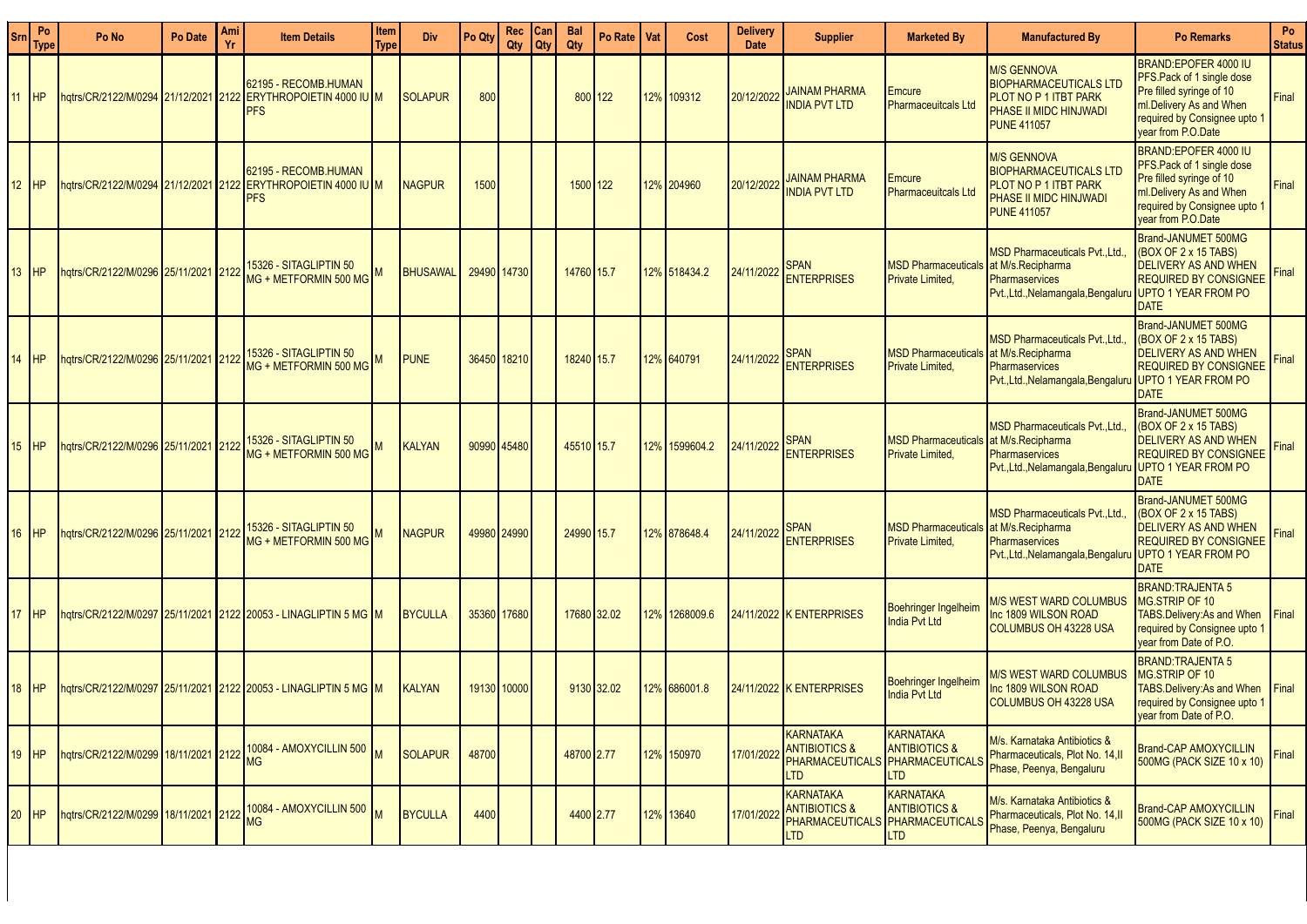| Sm        | Po<br>Type | Po No                                | Po Date | Ami<br>Yr | <b>Item Details</b>                                          | Item<br><b>Type</b>     | <b>Div</b>      | Po Qty       | Rec<br>Qty | Can<br>Qty | <b>Bal</b><br>Qty | Po Rate   | Vat | <b>Cost</b>    | <b>Delivery</b><br><b>Date</b> | <b>Supplier</b>                                                                      | <b>Marketed By</b>                                                                       | <b>Manufactured By</b>                                                                                                   | <b>Po Remarks</b>                                                                                                                   | Po<br><b>Status</b> |
|-----------|------------|--------------------------------------|---------|-----------|--------------------------------------------------------------|-------------------------|-----------------|--------------|------------|------------|-------------------|-----------|-----|----------------|--------------------------------|--------------------------------------------------------------------------------------|------------------------------------------------------------------------------------------|--------------------------------------------------------------------------------------------------------------------------|-------------------------------------------------------------------------------------------------------------------------------------|---------------------|
| <b>21</b> | <b>HP</b>  | hqtrs/CR/2122/M/0299 18/11/2021      |         | 2122      | 10084 - AMOXYCILLIN 500<br>MG                                |                         | <b>PUNE</b>     | 21000        |            |            | 21000 2.77        |           |     | 12% 65100      | 17/01/2022                     | <b>KARNATAKA</b><br><b>ANTIBIOTICS &amp;</b><br><b>PHARMACEUTICALS</b><br><b>LTD</b> | KARNATAKA<br><b>ANTIBIOTICS &amp;</b><br><b>PHARMACEUTICALS</b><br><b>TD</b>             | M/s. Karnataka Antibiotics &<br>Pharmaceuticals, Plot No. 14, II<br>Phase, Peenya, Bengaluru                             | <b>Brand-CAP AMOXYCILLIN</b><br>500MG (PACK SIZE 10 x 10)                                                                           | Final               |
| 22        | HP         | hqtrs/CR/2122/M/0299 18/11/2021 2122 |         |           | 10084 - AMOXYCILLIN 500 M<br><b>MG</b>                       |                         | <b>KALYAN</b>   | 50000        |            |            | 50000 2.77        |           | 12% | 155000         | 17/01/202:                     | <b>KARNATAKA</b><br><b>ANTIBIOTICS &amp;</b><br><b>PHARMACEUTICALS</b><br><b>LTD</b> | <b>KARNATAKA</b><br><b>ANTIBIOTICS &amp;</b><br><b>PHARMACEUTICALS</b><br><b>LTD</b>     | M/s. Karnataka Antibiotics &<br>Pharmaceuticals, Plot No. 14.II<br>Phase, Peenya, Bengaluru                              | <b>Brand-CAP AMOXYCILLIN</b><br>500MG (PACK SIZE 10 x 10)                                                                           | Final               |
| 23        | <b>HP</b>  | 18/11/2021   16/11/2021   19/11/2021 |         | 2122      | 10084 - AMOXYCILLIN 500 M<br><b>MG</b>                       |                         | <b>NAGPUR</b>   | 72000        |            |            | 72000 2.77        |           |     | 12% 223200     | 17/01/202                      | <b>KARNATAKA</b><br><b>ANTIBIOTICS &amp;</b><br><b>PHARMACEUTICALS</b><br><b>LTD</b> | <b>KARNATAKA</b><br><b>ANTIBIOTICS &amp;</b><br><b>PHARMACEUTICALS</b><br>TD <sub></sub> | M/s. Karnataka Antibiotics &<br>Pharmaceuticals, Plot No. 14,II<br>Phase, Peenya, Bengaluru                              | <b>Brand-CAP AMOXYCILLIN</b><br>500MG (PACK SIZE 10 x 10)                                                                           | Final               |
| 24        | <b>HP</b>  |                                      |         |           | hqtrs/CR/2122/M/0301 07/12/2021 2122 15284 - SITAGLIPTIN 100 |                         | <b>BYCULLA</b>  | 111650 55825 |            |            | 55825 30.6        |           |     | 12% 3826245.5  | 06/12/2022                     | Span<br><b>ENTERPRISES</b>                                                           | <b>MSD Pharmaceuticals</b><br><b>Private Limited,</b>                                    | <b>MSD Pharmaceuticals Pvt., Ltd.</b><br>at M/s.Recipharma<br>Pharmaservices<br>Pvt., Ltd, Nelamangala, Bengaluru        | Brand-JANUVIA 100MG<br>(Pack Strip 7 tabs)<br>(DELIVERY AS AND WHEN<br><b>REQUIRED BY CONSIGNEE</b><br>UPTO 1 YEAR FROM PO<br>DATE) | Final               |
| 25        | <b>HP</b>  |                                      |         |           | hqtrs/CR/2122/M/0301 07/12/2021 2122 15284 - SITAGLIPTIN 100 |                         | <b>BHUSAWAL</b> | 9996         | 4998       |            |                   | 4998 30.6 |     | 12% 342562.92  | 06/12/2022                     | Span<br><b>ENTERPRISES</b>                                                           | <b>MSD Pharmaceuticals</b><br><b>Private Limited.</b>                                    | <b>MSD Pharmaceuticals Pvt., Ltd</b><br>at M/s.Recipharma<br>Pharmaservices<br>Pvt., Ltd, Nelamangala, Bengaluru         | Brand-JANUVIA 100MG<br>(Pack Strip 7 tabs)<br>(DELIVERY AS AND WHEN<br>REQUIRED BY CONSIGNEE<br><b>UPTO 1 YEAR FROM PO</b><br>DATE) | Final               |
| 26        | <b>HP</b>  |                                      |         |           | hqtrs/CR/2122/M/0301 07/12/2021 2122 15284 - SITAGLIPTIN 100 |                         | <b>PUNE</b>     | 21994 10997  |            |            | 10997 30.6        |           |     | 12% 753734.38  | 06/12/2022                     | <b>SPAN</b><br><b>ENTERPRISES</b>                                                    | <b>MSD Pharmaceuticals</b><br><b>Private Limited.</b>                                    | <b>MSD Pharmaceuticals PvtLtd.</b><br>at M/s.Recipharma<br>Pharmaservices<br>Pvt., Ltd, Nelamangala, Bengaluru           | Brand-JANUVIA 100MG<br>(Pack Strip 7 tabs)<br>(DELIVERY AS AND WHEN<br><b>REQUIRED BY CONSIGNEE</b><br>UPTO 1 YEAR FROM PO<br>DATE) | Final               |
| 27        | <b>HP</b>  |                                      |         |           | hqtrs/CR/2122/M/0301 07/12/2021 2122 15284 - SITAGLIPTIN 100 |                         | <b>KALYAN</b>   | 48545 24269  |            |            | 24276 30.6        |           |     | 12% 1663637.15 | 06/12/2022                     | <b>SPAN</b><br><b>ENTERPRISES</b>                                                    | <b>MSD Pharmaceuticals</b><br><b>Private Limited,</b>                                    | <b>MSD Pharmaceuticals Pvt., Ltd.</b><br>at M/s.Recipharma<br>Pharmaservices<br>Pvt., Ltd, Nelamangala, Bengaluru        | Brand-JANUVIA 100MG<br>(Pack Strip 7 tabs)<br>(DELIVERY AS AND WHEN<br><b>REQUIRED BY CONSIGNEE</b><br>UPTO 1 YEAR FROM PO<br>DATE) | Final               |
| 28        | <b>HP</b>  |                                      |         |           | hqtrs/CR/2122/M/0301 07/12/2021 2122 15284 - SITAGLIPTIN 100 |                         | <b>SOLAPUR</b>  | 1799         | 896        |            |                   | 903 30.6  |     | 12% 61651.73   | 06/12/2022                     | <b>SPAN</b><br><b>ENTERPRISES</b>                                                    | <b>MSD Pharmaceuticals</b><br><b>Private Limited,</b>                                    | <b>MSD Pharmaceuticals Pvt., Ltd.</b><br>at M/s.Recipharma<br><b>Pharmaservices</b><br>Pvt., Ltd, Nelamangala, Bengaluru | Brand-JANUVIA 100MG<br>(Pack Strip 7 tabs)<br>(DELIVERY AS AND WHEN<br><b>REQUIRED BY CONSIGNEE</b><br>UPTO 1 YEAR FROM PO<br>DATE) | Final               |
| 29        | <b>HP</b>  |                                      |         |           | hqtrs/CR/2122/M/0301 07/12/2021 2122 15284 - SITAGLIPTIN 100 |                         | <b>NAGPUR</b>   | 7497         | 3745       |            | 3752 30.6         |           |     | 12% 256922.19  | 06/12/2022                     | <b>SPAN</b><br><b>ENTERPRISES</b>                                                    | <b>MSD Pharmaceuticals</b><br>Private Limited,                                           | <b>MSD Pharmaceuticals PytLtd.</b><br>at M/s.Recipharma<br><b>Pharmaservices</b><br>Pvt., Ltd, Nelamangala, Bengalur     | Brand-JANUVIA 100MG<br>(Pack Strip 7 tabs)<br>(DELIVERY AS AND WHEN<br><b>REQUIRED BY CONSIGNEE</b><br>UPTO 1 YEAR FROM PO<br>DATE) | Final               |
| 30        | <b>HP</b>  |                                      |         |           | 10183 - INSULIN - HUMAN<br><b>ORIGIN 100IU/ML-3ML</b>        | $\mathsf{I} \mathsf{M}$ | <b>BYCULLA</b>  | 5493         |            |            | 5493 92           |           | 5%  | 530623.8       |                                | 06/01/2023 KEPS PHARMA                                                               | <b>Wockhardt Limited</b>                                                                 | <b>M/S WOCKHARDT</b><br>LIMITED.BIOTECH PARK MIDO<br>WALUJ, AURANGABAD-401136                                            | <b>BRAND:WOSULIN-R</b><br><b>CARTRIDGE</b><br>3ML.Delivery:As and When<br>required by Consignee upto 1<br>year from P.O.Date.       | Final               |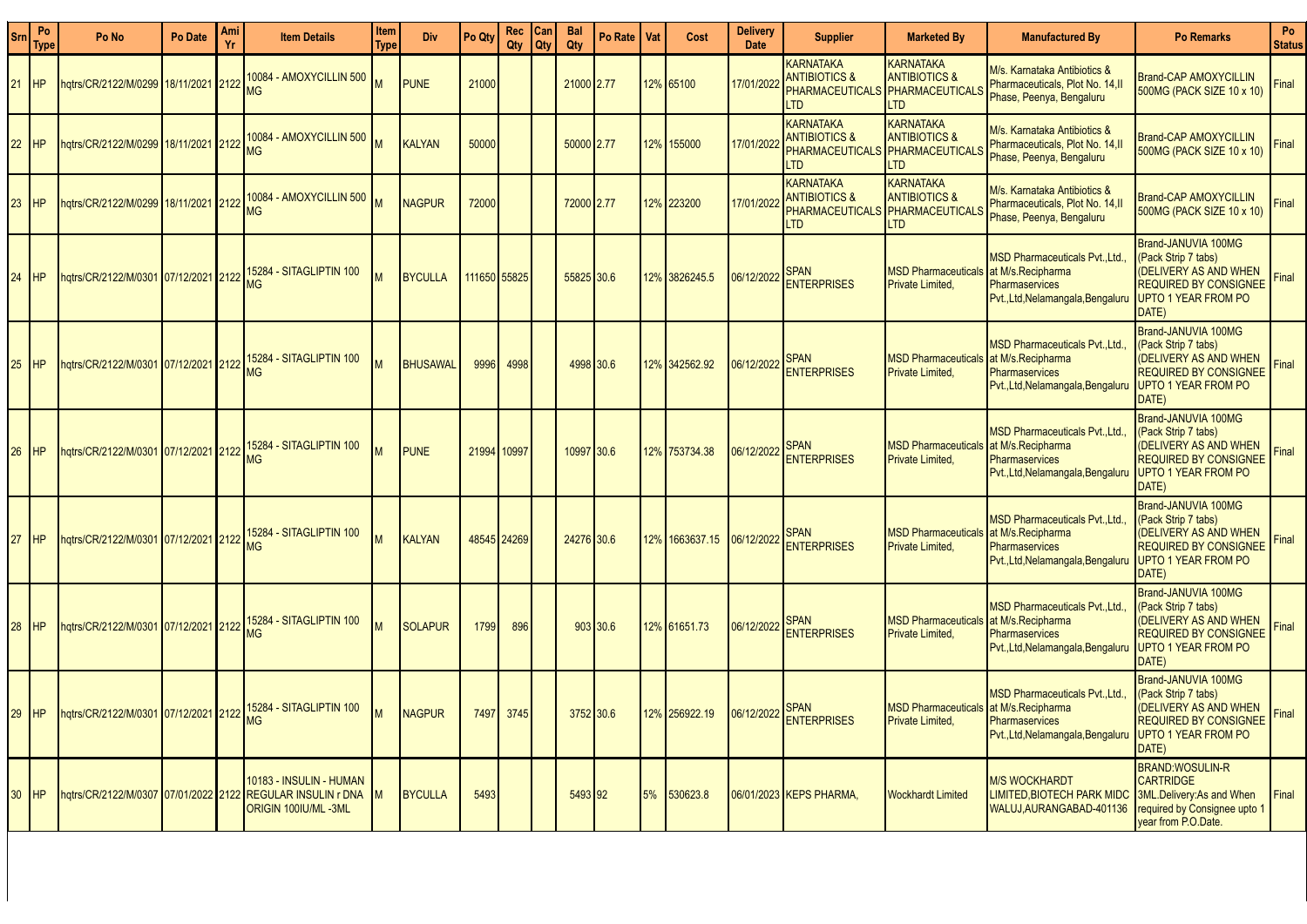| <b>Srn</b>      | Po<br>Type | Po No                                        | Po Date         | Ami | <b>Item Details</b>                                                             | Item<br>Type | <b>Div</b>      | Po Qty | Rec   Can<br>Qty | <b>Qty</b> | <b>Bal</b><br>Qty | Po Rate I | Vat | Cost      | <b>Delivery</b><br><b>Date</b> | <b>Supplier</b>                                       | <b>Marketed By</b>                                    | <b>Manufactured By</b>                                                                                                                 | <b>Po Remarks</b>                                                                                                             | Po<br><b>Status</b> |
|-----------------|------------|----------------------------------------------|-----------------|-----|---------------------------------------------------------------------------------|--------------|-----------------|--------|------------------|------------|-------------------|-----------|-----|-----------|--------------------------------|-------------------------------------------------------|-------------------------------------------------------|----------------------------------------------------------------------------------------------------------------------------------------|-------------------------------------------------------------------------------------------------------------------------------|---------------------|
| 31              | <b>IHP</b> | hqtrs/CR/2122/M/0307 07/01/2022 2122         |                 |     | 10183 - INSULIN - HUMAN<br><b>REGULAR INSULIN r DNA</b><br>ORIGIN 100IU/ML -3ML |              | <b>PUNE</b>     | 200    |                  |            | 200 92            |           | 5%  | 19320     |                                | 06/01/2023 KEPS PHARMA.                               | <b>Wockhardt Limited</b>                              | <b>M/S WOCKHARDT</b><br>LIMITED.BIOTECH PARK MIDO<br>WALUJ, AURANGABAD-401136                                                          | <b>BRAND:WOSULIN-R</b><br><b>CARTRIDGE</b><br>3ML.Delivery:As and When<br>required by Consignee upto 1<br>year from P.O.Date. | Final               |
| 32 <sup>2</sup> | <b>IHP</b> | hqtrs/CR/2122/M/0307 07/01/2022 2122         |                 |     | 10183 - INSULIN - HUMAN<br><b>REGULAR INSULIN r DNA</b><br>ORIGIN 100IU/ML-3ML  |              | <b>KALYAN</b>   | 950    |                  |            | 950 92            |           | 5%  | 91770     |                                | 06/01/2023 KEPS PHARMA,                               | <b>Wockhardt Limited</b>                              | <b>M/S WOCKHARDT</b><br>LIMITED.BIOTECH PARK MID(<br>WALUJ, AURANGABAD-401136                                                          | <b>BRAND:WOSULIN-R</b><br><b>CARTRIDGE</b><br>3ML.Delivery:As and When<br>required by Consignee upto 1<br>year from P.O.Date. | Final               |
| 33 <sup>°</sup> | <b>HP</b>  | hqtrs/CR/2122/M/0307 07/01/2022 2122         |                 |     | 10183 - INSULIN - HUMAN<br><b>REGULAR INSULIN r DNA</b><br>ORIGIN 100IU/ML-3ML  |              | <b>SOLAPUR</b>  | 195    |                  |            | 195 92            |           | 5%  | 18837     |                                | 06/01/2023 KEPS PHARMA.                               | <b>Wockhardt Limited</b>                              | <b>M/S WOCKHARDT</b><br>LIMITED,BIOTECH PARK MID(<br>WALUJ, AURANGABAD-401136                                                          | <b>BRAND:WOSULIN-R</b><br><b>CARTRIDGE</b><br>3ML.Delivery:As and When<br>required by Consignee upto 1<br>vear from P.O.Date. | Final               |
| 34              | IHP        | hqtrs/CR/2122/M/0311                         | 23/11/2021 2122 |     | 72072 - DILTIAZEM 90 MG<br>SR                                                   |              | <b>BHUSAWAL</b> | 11500  |                  |            | 11500 1.45        |           |     | 12% 18630 | 22/01/2022                     | <b>AASTHA</b><br>PHARMACEUTICALS                      | Skymap<br><b>Pharmaceutical Pvt</b><br>Limited        | M/s Skymap Pharmaceuticals<br>Pvt Ltd., Devbhoomi Inds.<br>Estate, Roorkee, Haridwar                                                   | Brand-DITI 90 SR (Pack size<br>per Blister 10 tablets)                                                                        | Final               |
| 35 <sub>5</sub> | IHP        | hqtrs/CR/2122/M/0311                         | 23/11/2021 2122 |     | 72072 - DILTIAZEM 90 MG<br>SR                                                   |              | <b>PUNE</b>     | 17100  |                  |            | 17100 1.45        |           |     | 12% 27702 | 22/01/2022                     | <b>AASTHA</b><br>PHARMACEUTICALS                      | Skymap<br><b>Pharmaceutical Pvt</b><br>Limited        | M/s Skymap Pharmaceuticals<br>Pyt Ltd., Devbhoomi Inds.<br>Estate, Roorkee, Haridwar                                                   | Brand-DITI 90 SR (Pack size<br>per Blister 10 tablets)                                                                        | Final               |
| 36              | IHP        | hqtrs/CR/2122/M/0311 23/11/2021 2122         |                 |     | 72072 - DILTIAZEM 90 MG<br>SR                                                   |              | <b>KALYAN</b>   | 4000   |                  |            | 4000 1.45         |           |     | 12% 6480  | 22/01/2022                     | <b>AASTHA</b><br>PHARMACEUTICALS                      | Skymap<br><b>Pharmaceutical Pvt</b><br>Limited        | M/s Skymap Pharmaceuticals<br>Pyt Ltd., Devbhoomi Inds.<br>Estate, Roorkee, Haridwar                                                   | Brand-DITI 90 SR (Pack size<br>per Blister 10 tablets)                                                                        | Final               |
| 37              | <b>HP</b>  | hqtrs/CR/2122/M/0311                         | 23/11/2021 2122 |     | 72072 - DILTIAZEM 90 MG<br>SR                                                   |              | <b>SOLAPUR</b>  | 5800   |                  |            | 5800 1.45         |           |     | 12% 9396  | 22/01/2022                     | <b>AASTHA</b><br>PHARMACEUTICALS                      | <b>Skymap</b><br><b>Pharmaceutical Pvt</b><br>Limited | M/s Skymap Pharmaceuticals<br>Pyt Ltd., Devbhoomi Inds.<br>Estate, Roorkee, Haridwar                                                   | Brand-DITI 90 SR (Pack size<br>per Blister 10 tablets)                                                                        | Final               |
| 38              | <b>HP</b>  | hqtrs/CR/2122/M/0311                         | 23/11/2021 2122 |     | 72072 - DILTIAZEM 90 MG<br>SR                                                   |              | <b>NAGPUR</b>   | 3000   |                  |            | 3000 1.45         |           |     | 12% 4860  | 22/01/2022                     | <b>AASTHA</b><br><b>PHARMACEUTICALS</b>               | Skymap<br><b>Pharmaceutical Pvt</b><br>Limited        | M/s Skymap Pharmaceuticals<br>Pvt Ltd., Devbhoomi Inds.<br>Estate, Roorkee, Haridwar                                                   | Brand-DITI 90 SR (Pack size<br>per Blister 10 tablets)                                                                        | Final               |
| 39              | <b>HP</b>  | hqtrs/CR/2122/M/0312 24/11/2021 2122         |                 |     | 13636 -<br><b>THIOCOLCHICOSIDE 4</b><br>МG                                      | M            | <b>BYCULLA</b>  | 6210   |                  |            | 6210 3.48         |           |     | 12% 24219 | 23/01/2022                     | <b>RISHABH TRADING</b><br>CO.                         | <b>Pulse Pharmcuticals</b><br><b>Private Limited</b>  | <b>M/S PULSE</b><br>PHARMACEUTICALS PVT LTD<br>KH NO 400 407 409 KHARONDI PACK OF 3 x10 CAPSULES<br>ROORKEE-247667                     | <b>BRAND:BAKWEL 4 MG.</b>                                                                                                     | Final               |
| 40              | <b>IHP</b> | hqtrs/CR/2122/M/0312 24/11/2021 2122         |                 |     | 13636 -<br><b>THIOCOLCHICOSIDE 4</b><br><b>MG</b>                               | M            | BHUSAWAL        | 1980   |                  |            | 1980 3.48         |           |     | 12% 7722  | 23/01/2022                     | <b>RISHABH TRADING</b><br>CO.                         | <b>Pulse Pharmcuticals</b><br><b>Private Limited</b>  | <b>M/S PULSE</b><br>PHARMACEUTICALS PVT LTD<br>KH NO 400 407 409 KHARONDI PACK OF 3 x10 CAPSULES.<br>ROORKEE-247667                    | <b>BRAND:BAKWEL 4 MG.</b>                                                                                                     | Final               |
| 41              |            | hqtrs/CR/2122/M/0312 24/11/2021 2122         |                 |     | 13636 -<br><b>THIOCOLCHICOSIDE 4</b><br><b>MG</b>                               | M            | <b>PUNE</b>     | 4380   |                  |            | 4380 3.48         |           |     | 12% 17082 | 23/01/2022                     | <b>RISHABH TRADING</b><br>CO.                         | <b>Pulse Pharmcuticals</b><br><b>Private Limited</b>  | <b>M/S PULSE</b><br>PHARMACEUTICALS PVT LTD<br>KH NO 400 407 409 KHARONDI PACK OF 3 x10 CAPSULES.<br>ROORKEE-247667                    | <b>BRAND:BAKWEL 4 MG.</b>                                                                                                     | Final               |
|                 |            | 42 HP   hqtrs/CR/2122/M/0312 24/11/2021 2122 |                 |     | 13636 -<br>THIOCOLCHICOSIDE 4<br><b>MG</b>                                      |              | KALYAN          | 4470   |                  |            | 4470 3.48         |           |     | 12% 17433 |                                | 23/01/2022 RISHABH TRADING Pulse Pharmcuticals<br>CO. |                                                       | <b>M/S PULSE</b><br>PHARMACEUTICALS PVT LTD BRAND:BAKWEL 4 MG.<br>KH NO 400 407 409 KHARONDI PACK OF 3 x10 CAPSULES.<br>ROORKEE-247667 |                                                                                                                               | Final               |
|                 | 43 HP      |                                              |                 |     | 13636 -<br>hqtrs/CR/2122/M/0312 24/11/2021 2122 THIOCOLCHICOSIDE 4<br>MG        | lм           | <b>SOLAPUR</b>  | 5460   |                  |            | 5460 3.48         |           |     | 12% 21294 | 23/01/2022                     | <b>RISHABH TRADING</b><br>ICO.                        | <b>Pulse Pharmcuticals</b><br><b>Private Limited</b>  | <b>M/S PULSE</b><br>PHARMACEUTICALS PVT LTD<br>KH NO 400 407 409 KHARONDI PACK OF 3 x10 CAPSULES.<br>ROORKEE-247667                    | BRAND:BAKWEL 4 MG.                                                                                                            | Final               |
| 44              | <b>IHP</b> |                                              |                 |     | 13636 -<br>hqtrs/CR/2122/M/0312 24/11/2021 2122 THIOCOLCHICOSIDE 4<br>МG        | Iм           | <b>NAGPUR</b>   | 1500   |                  |            | 1500 3.48         |           |     | 12% 5850  |                                | 23/01/2022 RISHABH TRADING<br>CO.                     | <b>Pulse Pharmcuticals</b><br><b>Private Limited</b>  | M/S PULSE<br>PHARMACEUTICALS PVT LTD   BRAND:BAKWEL 4 MG.<br>IKH NO 400 407 409 KHARONDI IPACK OF 3 x10 CAPSULES.<br>ROORKEE-247667    |                                                                                                                               | Final               |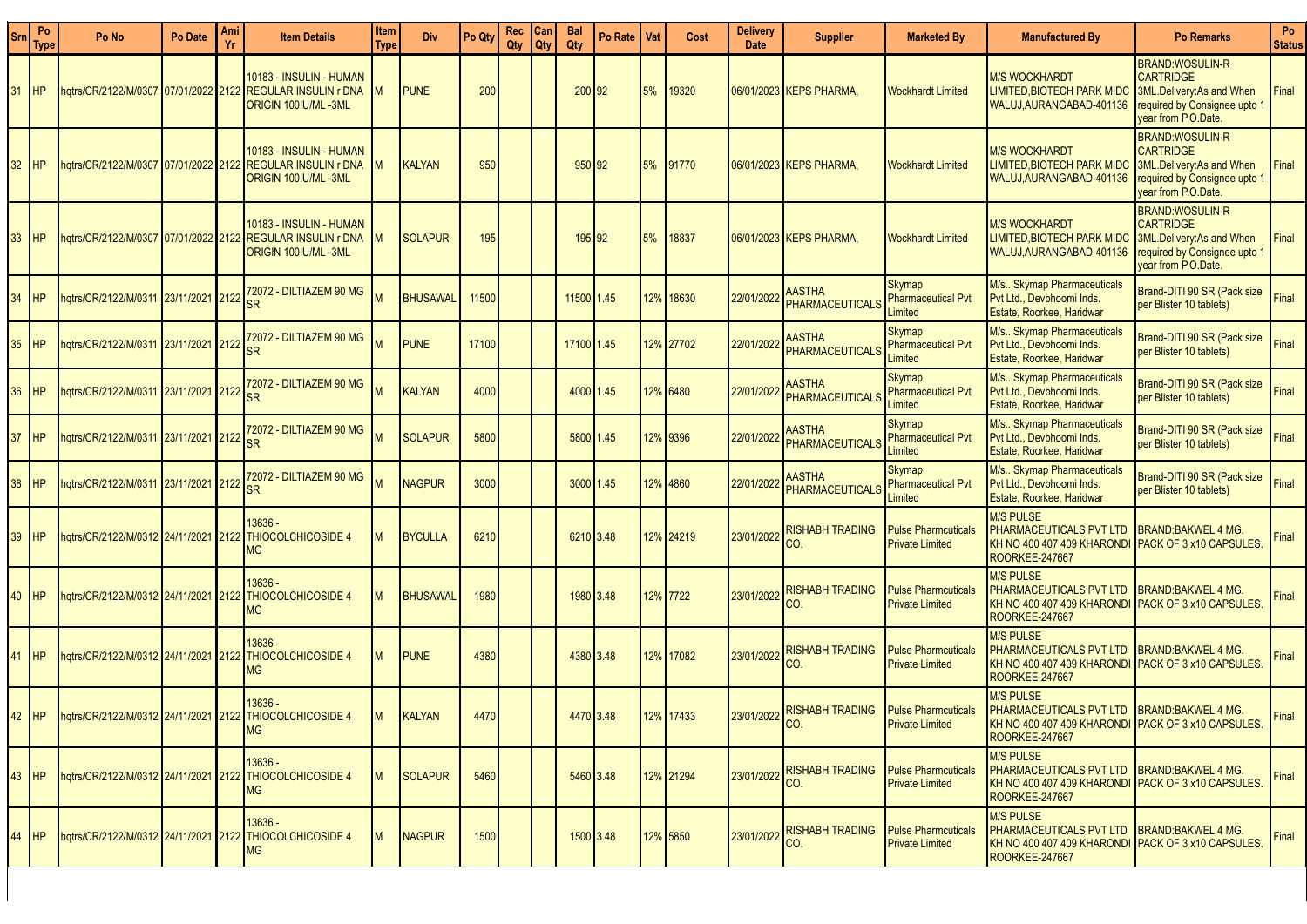| <b>Srn</b> | Po<br><b>Type</b> | Po No                                | Po Date | Ami<br>Yr | <b>Item Details</b>                                                                                                              | Item<br><b>Type</b> | <b>Div</b>     | Po Qty | Rec<br>Qty | Can<br><b>Qty</b> | <b>Bal</b><br>Qty | Po Rate   Vat |         | Cost          | <b>Delivery</b><br><b>Date</b> | <b>Supplier</b>                     | <b>Marketed Bv</b>                                         | <b>Manufactured By</b>                                                                                                                                          | <b>Po Remarks</b>                                                                                                                           | Po<br><b>Status</b> |
|------------|-------------------|--------------------------------------|---------|-----------|----------------------------------------------------------------------------------------------------------------------------------|---------------------|----------------|--------|------------|-------------------|-------------------|---------------|---------|---------------|--------------------------------|-------------------------------------|------------------------------------------------------------|-----------------------------------------------------------------------------------------------------------------------------------------------------------------|---------------------------------------------------------------------------------------------------------------------------------------------|---------------------|
| 45         | IHP               |                                      |         |           | 14125 - PANTOPRAZOLE<br>hqtrs/CR/2122/M/0313 24/11/2021 2122 40 MG +DOMPERIDONE<br><b>30 MG</b>                                  | ıм                  | KALYAN         | 35000  |            |                   | 35000 1.17        |               |         | 12% 45850     | 23/01/2022                     | <b>SAHIL</b><br><b>ENTERPRISES</b>  | <b>Bal Pharma Limited</b>                                  | <b>M/S BAL PHARMA LTD</b><br><b>SECTOR 4 IIE SIDCUL</b><br><b>PANTHNAGAR RUDRAPUR</b><br><b>UDHAMSINGHNAGAR</b><br><b>UTTARAKHAND</b>                           | <b>BRAND:PANTOFIX-D.PACK</b><br><b>OF 10 x 10 CAPSULES.</b>                                                                                 | Final               |
| 46         | <b>HP</b>         |                                      |         |           | 67007 - PEGYLATED<br>hqtrs/CR/2122/M/0316 30/11/2021 2122 ERYTHROPOIETIN IU/ML<br><b>75 MCG</b>                                  |                     | <b>BYCULLA</b> | 150    | 75         |                   |                   | 75 3044.44    |         | 12% 511465.5  | 29/11/2022                     | <b>S S PHARMA</b><br><b>AGENCY</b>  | <b>Intas Pharmaceuticals</b><br>Ltd.,                      | M/s. INTAS<br>PHARMACEUTICALS LTD<br>MORAIYA, AHMEDABAD                                                                                                         | <b>BRAND-ERYPEG 75</b><br>MCG/0.3ML PFS .Delivery:<br>As and When required by<br>consignee upto 1 year from<br>P.O.date.                    | Final               |
| 47         |                   | hqtrs/CR/2122/M/0320 02/12/2021 2122 |         |           | <b>2297 - CAPECITABINE</b><br>500 MG                                                                                             |                     | <b>BYCULLA</b> | 11670  |            |                   |                   | 11670 17.68   |         | 12% 231066    | 01/12/2022                     | <b>ASHISH</b><br><b>ENTERPRISES</b> | <b>BDR Pharmaceuticals</b><br><b>International Pvt Ltd</b> | <b>BDR PHARMACEUTICALS</b><br>INSTSERNATIONAL PVT LTD.<br>Village. LUNA, Dist-VADODARA                                                                          | BRAND-BDOCIN 500 MG<br>(Pack size per strip 10 tabs)<br>.Deliver:As and When<br>required by consignee upto 1<br>year from P.O.date.         | Final               |
| 48         |                   |                                      |         |           | hqtrs/CR/2122/M/0321 02/12/2021 2122 31038 - PEMETREXED 100 M                                                                    |                     | <b>BYCULLA</b> | 613    | 113        |                   |                   | 500 385       |         | 12% 264325.6  | 01/12/2022                     | <b>I.B.PHARMA PVT.</b><br>LTD.      | <b>Zuvius Lifesciences</b><br><b>Pvt Limited</b>           | M/s. Khandelwal Laboratories, B<br>1 Wagle Ind. Estate, Thane 400<br>604                                                                                        | BRAND-ANTIFOL-100<br>Deliver: As and When<br>required by consignee upto<br>vear from P.O.date.                                              | Final               |
| 49         | IHP               |                                      |         |           | 1hqtrs/CR/2122/M/0322 02/12/2021 2122 15361 - DEFERASIROX500 M                                                                   |                     | KALYAN         | 4620   |            |                   |                   | 4620 16.18    |         | 12% 83714.4   | 01/12/2022                     | <b>ASHISH</b><br><b>ENTERPRISES</b> | <b>BDR Pharmaceuticals</b><br><b>International Pvt Ltd</b> | <b>BDR PHARMACEUTICALS</b><br><b>INTERNATIONAL PVT LTD.</b><br>c/o.Mepromax Lifescience<br>Pyt.td. Dehradun Uttarakhand                                         | <b>BRAND - BDFEROX 500MG</b><br>(PACK SIZE PER STRIP 10<br>TABS) Delivery AS & WHEN<br>required by consignee upto 1<br>year from P.O. date. | Final               |
| 50         | IHP               |                                      |         |           | hqtrs/CR/2122/M/0325 03/12/2021 2122 91054 - LAPATINIB 250 MG M                                                                  |                     | <b>BYCULLA</b> | 3030   | 990        |                   |                   | 2040 89.79    | 5%      | 285668.4      | 02/12/2022                     | <b>ASHISH</b><br><b>ENTERPRISES</b> | <b>BDR Pharmaceuticals</b><br><b>International Pvt Ltd</b> | <b>M/S BDR Pharmaceuticals</b><br>International Pvt Ltd Village Luna TABS Delivery As and When<br>Tal Padra Dist Vadodara 391440   required by Consignee upto 1 | <b>BRAND: LANIB</b><br>250MG.PACK OF 30<br>year from Date of P.O.                                                                           | Final               |
| 51         |                   | hqtrs/CR/2122/M/0328 08/12/2021 2122 |         |           | 10385 - DOCETAXEL 80<br><b>MG READY TO USE</b>                                                                                   |                     | <b>BYCULLA</b> | 339    |            |                   |                   | 339 408       |         | 12% 154909.44 | 07/12/202                      | <b>ASHISH</b><br><b>ENTERPRISES</b> | <b>BDR Pharmaceuticals</b><br><b>International Pvt Ltd</b> | <b>M/S BDR Pharmaceuticals</b><br><b>International Pyt Ltd at</b><br><b>Khandelwal Laboratories Ltd</b><br><b>Thane 400604</b>                                  | Brand-INNOTUBILIN 80<br>MG.Delivery As and When<br>required by Consignee up to<br>vear from P.O.Date                                        | Final               |
| 52         |                   | hqtrs/CR/2122/M/0334 08/12/2021 2122 |         |           | 15576 - FEBUXOSTAT 80<br><b>MG</b>                                                                                               |                     | <b>BYCULLA</b> | 2380   |            |                   |                   | 2380 2.15     |         | 12% 5735.8    |                                | 06/02/2022 SHREE PHARMA             | <b>Alkem Laboratories</b><br>Ltd                           | <b>M/S SHIVA BIOGENETIC</b><br>PHARMACEUTICALS PVT LTD<br><b>BADDI DIST SOLAN HIMACHAL</b><br><b>PRADESH</b>                                                    | <b>BRAND:FEBALKEM 80 MG</b><br><b>TABLETS. PACK OF 10</b><br>Tabs.                                                                          | Final               |
| 53         | <b>IHP</b>        |                                      |         |           | hqtrs/CR/2122/M/0334 08/12/2021 2122 MG                                                                                          |                     | <b>PUNE</b>    | 8800   |            |                   | 8800 2.15         |               |         | 12% 21208     |                                | 06/02/2022 SHREE PHARMA             | <b>Alkem Laboratories</b><br>Ltd                           | <b>M/S SHIVA BIOGENETIC</b><br>PHARMACEUTICALS PVT LTD<br><b>BADDI DIST SOLAN HIMACHAL</b><br><b>PRADESH</b>                                                    | <b>BRAND:FEBALKEM 80 MG</b><br><b>FABLETS, PACK OF 10</b><br>TABS.                                                                          | Final               |
| 54         | <b>HP</b>         | hqtrs/CR/2122/M/0337 09/12/2021 2122 |         |           | 64190 - CAP/TAB<br><b>HAEMATINIC</b><br>IRON(FER.FUM./SULP/<br>CARBONYL GLYCINE 100<br>MG + FOLIC ACID 0.5 MG<br>+ VIT )         | Iм                  | KALYAN         | 246600 |            |                   | 246600 0.54       |               |         | 12% 147960    | 07/02/2022                     | <b>DEEP</b><br><b>FNTFRPRISES</b>   | Lupin Ltd.,                                                | M/S INNOVA CAPTAB 81-B<br><b>EPIP PHASE-1 JHARMAJRI</b><br><b>BADDI H.P.</b>                                                                                    | <b>BRAND:HEPP Sr CAP.</b>                                                                                                                   | Final               |
| 55         | IHP               | hgtrs/CR/2122/M/0337 09/12/2021 2122 |         |           | 64190 - CAP/TAB<br><b>HAEMATINIC</b><br>IRON(FER.FUM./SULP/<br><b>CARBONYL GLYCINE 100</b><br>MG + FOLIC ACID 0.5 MG<br>$+ VIT)$ | lм                  | BYCULLA        | 290    |            |                   |                   | 290 0.54      | 12% 174 |               | 07/02/2022                     | <b>DEEP</b><br><b>ENTERPRISES</b>   | Lupin Ltd.,                                                | M/S INNOVA CAPTAB 81-B<br><b>EPIP PHASE-1 JHARMAJRI</b><br><b>BADDI H.P.</b>                                                                                    | <b>BRAND:HEPP Sr CAP.</b>                                                                                                                   | Final               |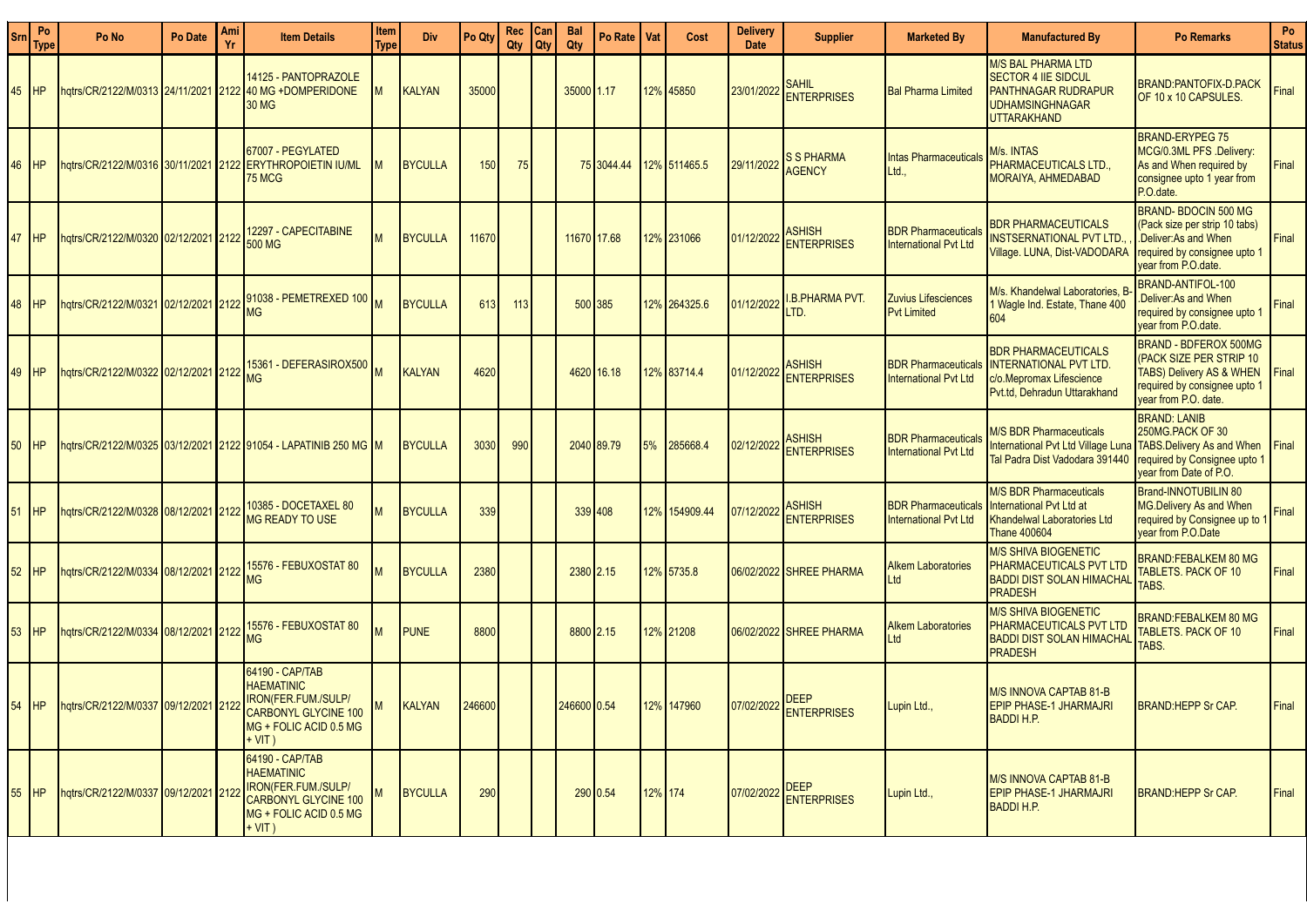| Srn | Po<br><b>Type</b> | Po No                                                | Po Date | Ami<br>Yr | <b>Item Details</b>                                                                                                                     | Item<br>Type | <b>Div</b>       | Po Qty     | Rec<br>Qty | Can<br>  Qty | <b>Bal</b><br>Qty | Po Rate   Vat | Cost         | <b>Delivery</b><br><b>Date</b> | <b>Supplier</b>                                                                      | <b>Marketed By</b>                                                     | <b>Manufactured By</b>                                                                                         | <b>Po Remarks</b>                                                                                                                                              | Po<br><b>Status</b> |
|-----|-------------------|------------------------------------------------------|---------|-----------|-----------------------------------------------------------------------------------------------------------------------------------------|--------------|------------------|------------|------------|--------------|-------------------|---------------|--------------|--------------------------------|--------------------------------------------------------------------------------------|------------------------------------------------------------------------|----------------------------------------------------------------------------------------------------------------|----------------------------------------------------------------------------------------------------------------------------------------------------------------|---------------------|
| 56  | <b>HP</b>         | hqtrs/CR/2122/M/0337 09/12/2021 2122                 |         |           | 64190 - CAP/TAB<br><b>HAEMATINIC</b><br><b>IRON(FER.FUM./SULP/</b><br><b>CARBONYL GLYCINE 100</b><br>MG + FOLIC ACID 0.5 MG<br>+ VIT )  |              | BHUSAWAL   98160 |            |            |              | 98160 0.54        |               | 12% 58896    | 07/02/2022                     | <b>DEEP</b><br><b>ENTERPRISES</b>                                                    | Lupin Ltd.,                                                            | M/S INNOVA CAPTAB 81-B<br><b>EPIP PHASE-1 JHARMAJRI</b><br><b>BADDI H.P.</b>                                   | <b>BRAND:HEPP Sr CAP.</b>                                                                                                                                      | Final               |
| 57  | <b>IHP</b>        | hqtrs/CR/2122/M/0337   09/12/2021   212              |         |           | 64190 - CAP/TAB<br><b>HAEMATINIC</b><br>IRON(FER.FUM./SULP/<br><b>CARBONYL GLYCINE 100</b><br>MG + FOLIC ACID 0.5 MG<br>$+ VIT)$        |              | <b>PUNE</b>      | 26600      |            |              | 26600 0.54        |               | 12% 15960    | 07/02/2022                     | DEEP<br><b>ENTERPRISES</b>                                                           | Lupin Ltd.,                                                            | M/S INNOVA CAPTAB 81-B<br>EPIP PHASE-1 JHARMAJRI<br><b>BADDI H.P.</b>                                          | <b>BRAND:HEPP Sr CAP.</b>                                                                                                                                      | Final               |
| 58  | <b>HP</b>         | hqtrs/CR/2122/M/0337   09/12/2021   212              |         |           | 64190 - CAP/TAB<br><b>HAEMATINIC</b><br><b>IRON(FER.FUM./SULP/</b><br><b>CARBONYL GLYCINE 100</b><br>MG + FOLIC ACID 0.5 MG<br>$+ VIT)$ |              | <b>SOLAPUR</b>   | 74900      |            |              | 74900 0.54        |               | 12% 44940    | 07/02/2022                     | <b>DEEP</b><br><b>ENTERPRISES</b>                                                    | Lupin Ltd.,                                                            | M/S INNOVA CAPTAB 81-B<br>EPIP PHASE-1 JHARMAJRI<br><b>BADDI H.P.</b>                                          | <b>BRAND:HEPP Sr CAP.</b>                                                                                                                                      | Final               |
| 59  | <b>HP</b>         |                                                      |         |           | 64190 - CAP/TAB<br><b>HAEMATINIC</b><br><b>IRON(FER.FUM./SULP/</b><br>CARBONYL GLYCINE 100<br>MG + FOLIC ACID 0.5 MG<br>$+$ VIT)        |              | <b>NAGPUR</b>    | 75000      |            |              | 75000 0.54        |               | 12% 45000    | 07/02/2022                     | <b>DEEP</b><br><b>ENTERPRISES</b>                                                    | Lupin Ltd.,                                                            | M/S INNOVA CAPTAB 81-B<br><b>EPIP PHASE-1 JHARMAJRI</b><br><b>BADDI H.P.</b>                                   | <b>BRAND:HEPP Sr CAP.</b>                                                                                                                                      | Final               |
|     | <b>HP</b>         | hqtrs/CR/2122/M/0338 09/12/2021 2122                 |         |           | 17715 - RITUXIMAB<br><b>100MG</b>                                                                                                       |              | <b>BYCULLA</b>   | 390        |            |              |                   | 390 1487      | 12% 649521.6 | 08/12/2022                     | <b>JAINAM PHARMA</b><br><b>INDIA PVT LTD</b>                                         | <b>Hetero Healthcare</b><br>Limited                                    | <b>M/S HETERO BIOPHARMA LTD</b><br>POLEPALLY JEDCHERLA<br>MANDAL MAHABOOBNAGAR<br><b>DISTT TELANGANA STATE</b> | BRAND:MABALL 100 MG<br><b>INJECTION.</b> Delivery: As and<br>When required by Consignee<br>up to 1 year from P.O.Date.                                         | Final               |
|     | <b>HP</b>         | hqtrs/CR/2122/M/0341 15/12/2021 2122                 |         |           | 13485 - IRON SURCOSE<br>100 MG                                                                                                          |              | <b>BYCULLA</b>   | 372        |            |              |                   | 372 21.95     | 12% 9143.76  | 14/02/202:                     | <b>AASTHA</b><br>PHARMACEUTICALS                                                     | Zee Laboratories                                                       | <b>ZEE LABORATORIES 47</b><br><b>INDUSTRIAL AREA PAONTA</b><br>SAHIB -173025.                                  | BRAND: ZEFE. PACK OF 5<br>ML /100 MG (EACH ML<br>CONTAINS 20 MG)                                                                                               | Final               |
| 62  | <b>HP</b>         | hqtrs/CR/2122/M/0341 15/12/2021 2122                 |         |           | 3485 - IRON SURCOSE<br><b>100 MG</b>                                                                                                    | м            | <b>BHUSAWAL</b>  | 500        |            |              |                   | 500 21.95     | 12% 12290    | 14/02/202:                     | <b>AASTHA</b><br>PHARMACEUTICALS                                                     | Zee Laboratories                                                       | <b>ZEE LABORATORIES 47</b><br><b>INDUSTRIAL AREA PAONTA</b><br>SAHIB-173025.                                   | BRAND: ZEFE. PACK OF 5<br>ML /100 MG (EACH ML<br>CONTAINS 20 MG)                                                                                               | Final               |
| 63  | <b>HP</b>         | hqtrs/CR/2122/M/0341 15/12/2021 2122                 |         |           | 13485 - IRON SURCOSE<br><b>100 MG</b>                                                                                                   |              | <b>PUNE</b>      | 1690       |            |              |                   | 1690 21.95    | 12% 41540.2  | 14/02/2022                     | <b>AASTHA</b><br>PHARMACEUTICALS                                                     | <b>Zee Laboratories</b>                                                | <b>ZEE LABORATORIES 47</b><br><b>INDUSTRIAL AREA PAONTA</b><br>SAHIB -173025.                                  | BRAND:ZEFE. PACK OF 5<br>ML /100 MG (EACH ML<br>CONTAINS 20 MG)                                                                                                | Final               |
| 64  | <b>HP</b>         | hqtrs/CR/2122/M/0341 15/12/2021 2122                 |         |           | 13485 - IRON SURCOSE<br><b>100 MG</b>                                                                                                   | м            | KALYAN           | 5500       |            |              |                   | 5500 21.95    | 12% 135190   | 14/02/202:                     | <b>AASTHA</b><br><b>PHARMACEUTICALS</b>                                              | Zee Laboratories                                                       | <b>ZEE LABORATORIES 47</b><br><b>INDUSTRIAL AREA PAONTA</b><br>SAHIB-173025.                                   | BRAND: ZEFE. PACK OF 5<br>ML /100 MG (EACH ML<br><b>CONTAINS 20 MG)</b>                                                                                        | Final               |
| 65  | <b>HP</b>         | hqtrs/CR/2122/M/0341 15/12/2021 2122                 |         |           | 13485 - IRON SURCOSE<br><b>100 MG</b>                                                                                                   | M            | <b>SOLAPUR</b>   | 1100       |            |              |                   | 1100 21.95    | 12% 27038    | 14/02/2022                     | <b>AASTHA</b><br><b>PHARMACEUTICALS</b>                                              | Zee Laboratories                                                       | <b>ZEE LABORATORIES 47</b><br><b>INDUSTRIAL AREA PAONTA</b><br>SAHIB - 173025.                                 | <b>BRAND:ZEFE, PACK OF 5</b><br>ML /100 MG (EACH ML<br><b>CONTAINS 20 MG)</b>                                                                                  | Final               |
|     |                   | 66 HP hqtrs/CR/2122/M/0341 15/12/2021 2122 19403 - 1 |         |           | 13485 - IRON SURCOSE                                                                                                                    | M            | NAGPUR           | 400        |            |              |                   | 400 21.95     | 12% 9832     |                                | <b>AASTHA</b><br>14/02/2022 PHARMACEUTICALS <sup>!</sup>                             | Zee Laboratories                                                       | <b>ZEE LABORATORIES 47</b><br><b>INDUSTRIAL AREA PAONTA</b><br><b>SAHIB-173025.</b>                            | <b>BRAND:ZEFE, PACK OF 5</b><br>ML /100 MG (EACH ML<br>CONTAINS 20 MG)                                                                                         | <b>Final</b>        |
| 67  | <b>SP</b>         |                                                      |         |           | hqtrs/CR/2122/M/0347 28/12/2021 2122 20094 - TAB RUXOLITINIB<br>15 MG                                                                   |              | <b>BYCULLA</b>   | <b>160</b> | 140        |              |                   | 20 2735       | 12% 490112   |                                | 27/12/2022 K ENTERPRISES                                                             | <b>NOVARTIS</b><br><b>HEALTHCARE PVT</b><br>LTD                        | M/S NOVARTIS PHARMA<br>STEIN AG SWITZERLAND                                                                    | <b>BRAND:JAKAVI 15 MG.</b><br>Delivery: As and When<br>required by Consignee upto 1 Final<br>year from P.O.Date Supp<br>Indent BY.vide letter<br>Dt:24.11.2021 |                     |
| 68  | <b>HP</b>         | hqtrs/CR/2122/M/0348 06/01/2022 2122                 |         |           | 10463 - TINIDAZOLE 600<br>MG+NORFLOX 400 MG                                                                                             | M            | BHUSAWAL   22000 |            |            |              | 22000 2.98        |               | 12% 73480    | 07/03/202                      | <b>KARNATAKA</b><br><b>ANTIBIOTICS &amp;</b><br><b>PHARMACEUTICALS</b><br><b>LTD</b> | <b>KARNATAKA</b><br><b>ANTIBIOTICS &amp;</b><br>PHARMACEUTICALS<br>LTD | M/S KARNATAKA ANTIBIOTICS<br><b>&amp; PHARMACEUTICALS</b><br>LTD.BANGALORE                                     | <b>BRAND: Norfloxacin and</b><br>Tinidazole Tablet.Pack:10 X<br>10 Tablets.                                                                                    | Final               |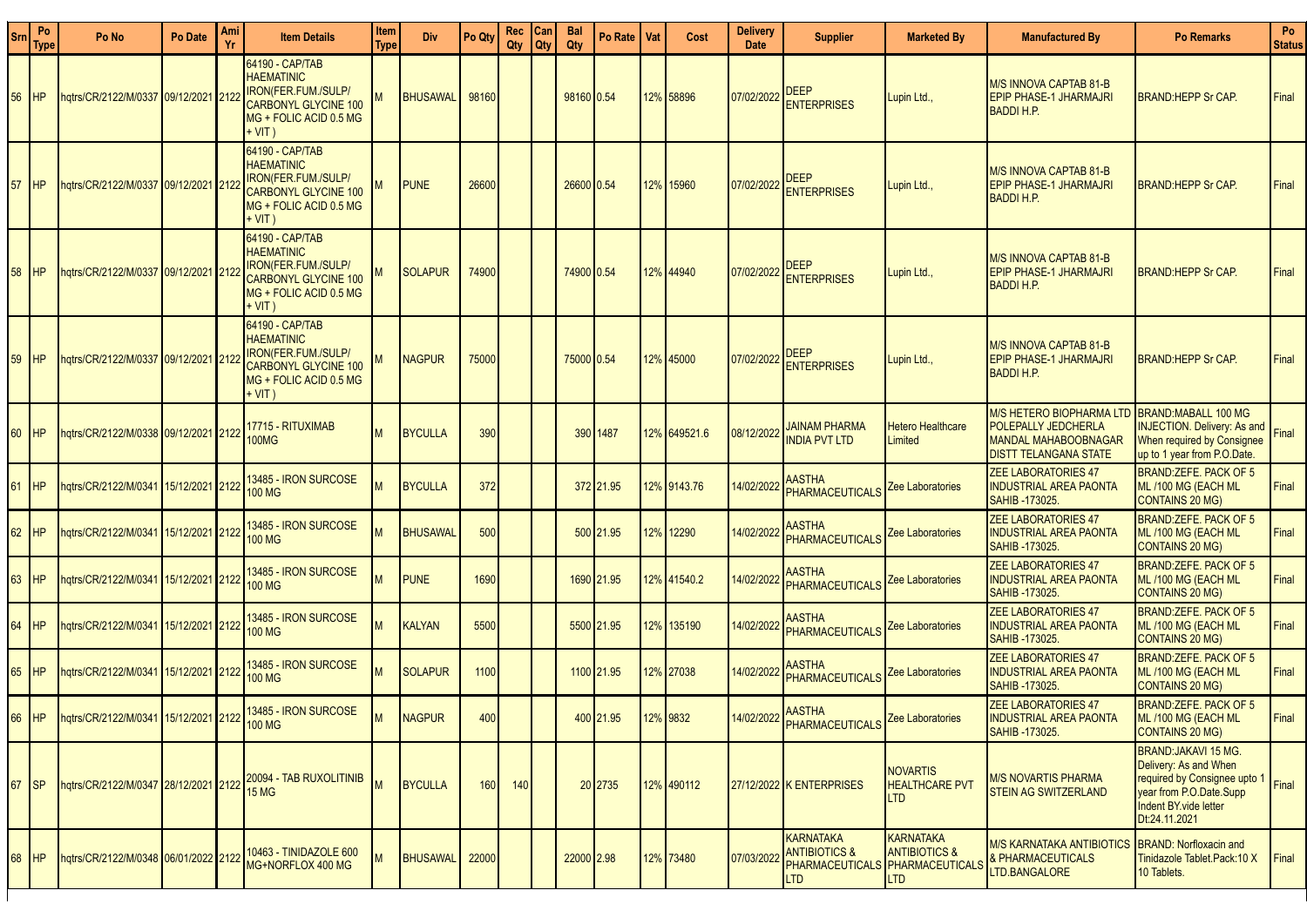| Srn             | Po<br>Турє | Po No                                | Po Date | Ami<br>Yr | <b>Item Details</b>                                                        | Item<br>Type | <b>Div</b>      | Po Qty | Rec<br>Qty | Can<br>Qty | <b>Bal</b><br>Qty | Po Rate                  | Vat | Cost        | <b>Delivery</b><br><b>Date</b> | <b>Supplier</b>                                                                      | <b>Marketed By</b>                                                                       | <b>Manufactured By</b>                                                                                             | <b>Po Remarks</b>                                                                                      | Po<br><b>Status</b> |
|-----------------|------------|--------------------------------------|---------|-----------|----------------------------------------------------------------------------|--------------|-----------------|--------|------------|------------|-------------------|--------------------------|-----|-------------|--------------------------------|--------------------------------------------------------------------------------------|------------------------------------------------------------------------------------------|--------------------------------------------------------------------------------------------------------------------|--------------------------------------------------------------------------------------------------------|---------------------|
| 69              | <b>HP</b>  | 12122/1222/M/0348 06/01/2022 2122    |         |           | 10463 - TINIDAZOLE 600<br>MG+NORFLOX 400 MG                                |              | <b>PUNE</b>     | 15800  |            |            | 15800 2.98        |                          |     | 12% 52772   | 07/03/202                      | <b>KARNATAKA</b><br><b>ANTIBIOTICS &amp;</b><br><b>PHARMACEUTICALS</b><br><b>LTD</b> | KARNATAKA<br><b>ANTIBIOTICS &amp;</b><br>PHARMACEUTICALS<br>TD <sub></sub>               | M/S KARNATAKA ANTIBIOTIC<br><b>&amp; PHARMACEUTICALS</b><br>LTD.BANGALORE                                          | <b>BRAND: Norfloxacin and</b><br>Tinidazole Tablet.Pack:10 X<br>10 Tablets.                            | Final               |
| 70              | <b>HP</b>  |                                      |         |           | 10463 - TINIDAZOLE 600<br>MG+NORFLOX 400 MG                                |              | KALYAN          | 50900  |            |            | 50900 2.98        |                          |     | 12% 170006  | 07/03/202                      | <b>KARNATAKA</b><br><b>ANTIBIOTICS &amp;</b><br><b>PHARMACEUTICALS</b><br><b>LTD</b> | <b>KARNATAKA</b><br><b>ANTIBIOTICS &amp;</b><br>PHARMACEUTICALS<br>T <sub>D</sub>        | M/S KARNATAKA ANTIBIOTICS<br><b>&amp; PHARMACEUTICALS</b><br>LTD.BANGALORE                                         | <b>BRAND: Norfloxacin and</b><br>Tinidazole Tablet.Pack:10 X<br>10 Tablets.                            | Final               |
| 71              | <b>HP</b>  |                                      |         |           | 10463 - TINIDAZOLE 600<br>MG+NORFLOX 400 MG                                |              | <b>SOLAPUR</b>  | 4000   |            |            | 4000 2.98         |                          |     | 12% 13360   | 07/03/2022                     | <b>KARNATAKA</b><br><b>ANTIBIOTICS &amp;</b><br><b>PHARMACEUTICALS</b><br><b>LTD</b> | <b>KARNATAKA</b><br><b>ANTIBIOTICS &amp;</b><br><b>PHARMACEUTICALS</b><br>ITD.           | <i>II/</i> S KARNATAKA ANTIBIOTIC<br><b>&amp; PHARMACEUTICALS</b><br>TD.BANGALORE                                  | <b>BRAND: Norfloxacin and</b><br>Tinidazole Tablet.Pack:10 X<br>10 Tablets.                            | Final               |
| 72 <sub>2</sub> | <b>HP</b>  | hqtrs/CR/2122/M/0348 06/01/2022 2122 |         |           | 10463 - TINIDAZOLE 600<br>MG+NORFLOX 400 MG                                |              | <b>NAGPUR</b>   | 10000  |            |            | 1000012.98        |                          |     | 12% 33400   | 07/03/202                      | <b>KARNATAKA</b><br><b>ANTIBIOTICS &amp;</b><br><b>PHARMACEUTICALS</b><br><b>LTD</b> | <b>KARNATAKA</b><br><b>ANTIBIOTICS &amp;</b><br><b>PHARMACEUTICALS</b><br>TD <sub></sub> | M/S KARNATAKA ANTIBIOTIC<br><b>&amp; PHARMACEUTICALS</b><br>TD.BANGALORE                                           | <b>BRAND: Norfloxacin and</b><br>Tinidazole Tablet.Pack:10 X<br>10 Tablets.                            | Final               |
| 3 <sup>7</sup>  | <b>HP</b>  | ngtrs/CR/2122/M/0349 07/01/2022 2122 |         |           | 10480 - ENZYME 200 ML                                                      |              | <b>BYCULLA</b>  | 218    |            |            |                   | 218 40.05                |     | 12% 9779.48 | 08/03/2022                     | <b>DEEP</b><br><b>ENTERPRISES</b>                                                    | Lupin Ltd.,                                                                              | M/s. Smilax Healthcare Drug<br>Pvt., Ltd., Baddi H.P.                                                              | <b>BRAND-LUPIZYME SYRUP</b><br><b>200ML</b>                                                            | Final               |
| $^{\prime}$ 4   | <b>HP</b>  | gtrs/CR/2122/M/0349 07/01/2022 2122  |         |           | 10480 - ENZYME 200 ML                                                      |              | <b>PUNE</b>     | 1100   |            |            |                   | 1100 40.05               |     | 12% 49346   | 08/03/2022                     | <b>DEEP</b><br><b>ENTERPRISES</b>                                                    | Lupin Ltd.,                                                                              | M/s. Smilax Healthcare Drug<br>Pvt., Ltd., Baddi H.P.                                                              | <b>BRAND-LUPIZYME SYRUP</b><br><b>200ML</b>                                                            | Final               |
| $5^{\circ}$     | <b>HP</b>  |                                      |         |           |                                                                            |              | KALYAN          | 2130   |            |            |                   | 2130 40.05               |     | 12% 95551.8 | 08/03/2022                     | <b>DEEP</b><br><b>ENTERPRISES</b>                                                    | Lupin Ltd.,                                                                              | M/s. Smilax Healthcare Drug<br>Pvt., Ltd., Baddi H.P.                                                              | <b>BRAND-LUPIZYME SYRUP</b><br><b>200ML</b>                                                            | Final               |
| 76              | <b>HP</b>  | ngtrs/CR/2122/M/0350 07/01/2022 2122 |         |           | 77010 - PARENTERAL<br><b>ESSENTIAL AMINOACID</b><br><b>INFUSION 200 ML</b> | <b>M</b>     | <b>BYCULLA</b>  | 134    |            |            |                   | 134 120                  | 5%  | 16884       | 08/03/2022                     | <b>SHREE</b><br><b>MAHALAKSHMI</b><br><b>SYNDICATE</b>                               | Tablets (India) Ltd                                                                      | M/s. TABLETS (INDIA) LTD                                                                                           | <b>BRAND- INJ. ASTYMIN IV</b><br><b>200ML GLASS BOTTLE</b>                                             | Final               |
| 77              | <b>HP</b>  | hqtrs/CR/2122/M/0350 07/01/2022 2122 |         |           | 77010 - PARENTERAL<br><b>ESSENTIAL AMINOACID</b><br><b>INFUSION 200 ML</b> |              | <b>BHUSAWAL</b> | 163    |            |            |                   | 163 120                  | 5%  | 20538       | 08/03/2022                     | <b>SHREE</b><br><b>MAHALAKSHMI</b><br><b>SYNDICATE</b>                               | <b>Tablets (India) Ltd</b>                                                               | M/s. TABLETS (INDIA) LTD                                                                                           | <b>BRAND-INJ. ASTYMIN IV</b><br>200ML GLASS BOTTLE                                                     | Final               |
| 78              | <b>HP</b>  | hqtrs/CR/2122/M/0350 07/01/2022 2122 |         |           | 77010 - PARENTERAL<br><b>ESSENTIAL AMINOACID</b><br><b>INFUSION 200 ML</b> |              | <b>PUNE</b>     | 46     |            |            |                   | 46 120                   | 5%  | 5796        | 08/03/2022                     | <b>SHREE</b><br><b>MAHALAKSHMI</b><br><b>SYNDICATE</b>                               | Tablets (India) Ltd                                                                      | M/s. TABLETS (INDIA) LTD                                                                                           | BRAND- INJ. ASTYMIN IV<br><b>200ML GLASS BOTTLE</b>                                                    | Final               |
| 79              | <b>HP</b>  |                                      |         |           | 77010 - PARENTERAL<br><b>INFUSION 200 ML</b>                               |              | KALYAN          | 1160   |            |            | 1160 120          |                          | 5%  | 46160       | 08/03/2022                     | <b>SHREE</b><br><b>MAHALAKSHMI</b><br><b>SYNDICATE</b>                               | <b>Tablets (India) Ltd</b>                                                               | M/s. TABLETS (INDIA) LTD                                                                                           | <b>BRAND- INJ. ASTYMIN IV</b><br><b>200ML GLASS BOTTLE</b>                                             | Final               |
| 80              | <b>HP</b>  | hqtrs/CR/2122/M/0350 07/01/2022 2122 |         |           | 77010 - PARENTERAL<br><b>ESSENTIAL AMINOACID</b><br><b>NFUSION 200 ML</b>  |              | <b>SOLAPUR</b>  | 240    |            |            |                   | 240 120                  | 5%  | 30240       | 08/03/2022                     | <b>SHREE</b><br><b>MAHALAKSHMI</b><br><b>SYNDICATE</b>                               | Tablets (India) Ltd                                                                      | M/s. TABLETS (INDIA) LTD                                                                                           | <b>BRAND- INJ. ASTYMIN IV</b><br>200ML GLASS BOTTLE                                                    | Final               |
| 81              | <b>HP</b>  | hqtrs/CR/2122/M/0350 07/01/2022 2122 |         |           | 77010 - PARENTERAL<br><b>ESSENTIAL AMINOACID</b><br><b>INFUSION 200 ML</b> |              | <b>NAGPUR</b>   | 700    |            |            |                   | 700 120                  | 5%  | 88200       | 08/03/2022                     | <b>SHREE</b><br><b>MAHALAKSHMI</b><br><b>SYNDICATE</b>                               | Tablets (India) Ltd                                                                      | M/s. TABLETS (INDIA) LTD                                                                                           | <b>BRAND- INJ. ASTYMIN IV</b><br><b>200ML GLASS BOTTLE</b>                                             | Final               |
| 82              | HP         | hqtrs/CR/2122/M/0353 13/01/2022 2122 |         |           | 17710 - DENOSUMAB 60<br><b>MG</b>                                          |              | <b>BYCULLA</b>  | 70     | 40         |            |                   | 30 10222.22 12% 801422.3 |     |             | 12/01/2023                     | <b>S S PHARMA</b><br><b>AGENCY</b>                                                   | <b>Intas Pharmaceuticals</b><br>Ltd.,                                                    | <b>M/S INTAS</b><br>PHARMACEUTICALS LTD<br>PLOT NO 423 A SARKHEJ<br><b>TALUKA SANAND DISTT</b><br>AHMEDABAD 382213 | BRAND:ROZEL 60 MG.<br>Delivery: As and When<br>required by Consignee upto 1<br>year from P.O.Date      | Final               |
| 83              | <b>HP</b>  | hqtrs/CR/2122/M/0353 13/01/2022 2122 |         |           | 17710 - DENOSUMAB 60                                                       |              | KALYAN          | 20     |            |            |                   | 15 10222.22 12% 228977.8 |     |             | 12/01/2023                     | <b>S S PHARMA</b><br><b>AGENCY</b>                                                   | <b>Intas Pharmaceuticals</b><br>Ltd.,                                                    | <b>M/S INTAS</b><br>PHARMACEUTICALS LTD<br>PLOT NO 423 A SARKHEJ<br><b>TALUKA SANAND DISTT</b><br>AHMEDABAD 382213 | <b>BRAND:ROZEL 60 MG.</b><br>Delivery: As and When<br>required by Consignee upto<br>year from P.O.Date | Final               |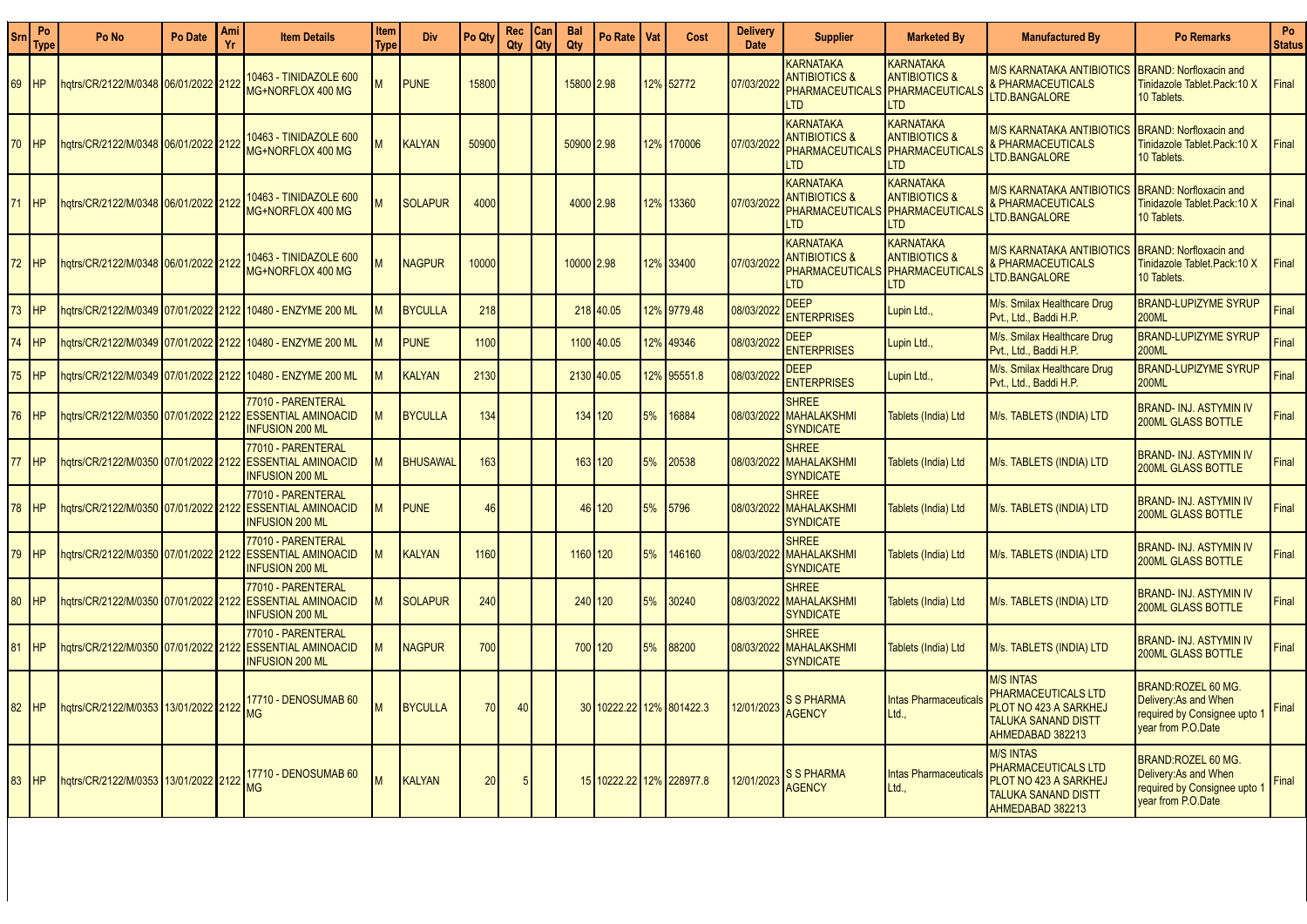| <b>Srn</b> | Po<br>Type | Po No                                    | Po Date         | Ami | <b>Item Details</b>                                                 | <b>Item</b><br>Type | <b>Div</b>      | Po Qty | Rec<br>Qty | Can<br>Qty | Bal<br>Qty  | Po Rate    | Vat | Cost          | <b>Delivery</b><br><b>Date</b> | <b>Supplier</b>                                       | <b>Marketed By</b>                                          | <b>Manufactured By</b>                                                                                                                     | <b>Po Remarks</b>                                                                                                                                                                                        | Po<br><b>Status</b> |
|------------|------------|------------------------------------------|-----------------|-----|---------------------------------------------------------------------|---------------------|-----------------|--------|------------|------------|-------------|------------|-----|---------------|--------------------------------|-------------------------------------------------------|-------------------------------------------------------------|--------------------------------------------------------------------------------------------------------------------------------------------|----------------------------------------------------------------------------------------------------------------------------------------------------------------------------------------------------------|---------------------|
| 84         |            | hqtrs/CR/2122/M/0354 13/01/2022 2122     |                 |     | 11505 - HUMAN SERUM<br>ALBUMIN 20% 100 ML                           | M                   | <b>BYCULLA</b>  | 316    | 200        |            |             | 116 3349   | 5%  | 1111198.2     | 24/08/2022                     | <b>Vardhman Health</b><br><b>Specialities Pvt Ltd</b> | <b>BAXALTA</b><br><b>BIOSCIENCE INDIA</b><br><b>PVT LTD</b> | M/S BAXTER AG 1220 VIENNA<br><b>INDUSTRIESTRASSE 67</b><br><b>AUSTRIA</b>                                                                  | <b>BRAND:HUMAN ALBUMIN</b><br>SOLUTION 20% 100 ML<br><b>VIAL. Delivery: As and When</b><br>required upto delivery Date of Final<br>P.O.30% option clause<br>against P.O.No.0174,Dt 25<br><b>AUG 2021</b> |                     |
| 85         | IHP        | hqtrs/CR/2122/M/0356   10/01/2022   2122 |                 |     | 21002 - SACUBITRIL<br>49MG.+ VALSARTAN 51<br>MG.                    | M                   | <b>PUNE</b>     | 2184   |            |            |             | 2184 48.75 |     | 12% 119246.4  |                                | 11/03/2022 K ENTERPRISES                              | <b>NOVARTIS</b><br><b>HEALTHCARE PVT</b><br><b>LTD</b>      | <b>M/S NOVARTIS PHARMA SpA</b><br><b>PROVINCIALE SCHITO 131</b><br>80058 TORRE ANNUNZIATA<br><b>ITALY</b>                                  | <b>BRAND: VYMADA 100</b><br>MG.PACK OF 2 x14<br>TABLETS.                                                                                                                                                 | Final               |
| 86         | <b>HP</b>  | hqtrs/CR/2122/M/0358 17/01/2022 2122     |                 |     | <b>11543 - CALCIUM</b><br><b>CARBONATE 250 MG</b><br><b>WITH D3</b> | м                   | <b>KALYAN</b>   | 304240 |            |            | 304240 0.33 |            |     | 12% 112568.8  | 18/03/2022                     | <b>SAHIL</b><br><b>ENTERPRISES</b>                    | <b>Bal Pharma Limited</b>                                   | M/s. Bal Pharma Ltd., 21 & 22.<br>Bommasandra Ind. Area,<br>Bangalore 560099                                                               | <b>BRAND-OCIUM 250 MG</b>                                                                                                                                                                                | Final               |
| 87         | <b>IHP</b> | hqtrs/CR/2122/M/0361 17/01/2022 2122     |                 |     | 12705 - PRAZOSIN HCL XL<br>2.5 MG                                   |                     | <b>BYCULLA</b>  | 33045  |            |            | 33045 3.08  |            |     | 12% 114005.25 | 18/03/2022                     | <b>AASTHA</b><br>PHARMACEUTICALS                      | Skymap<br><b>Pharmaceutical Pvt</b><br>Limited              | <b>SKYMAP PHARMACEUTICALS</b><br><b>PVST., LTD., DEVBHOOMI</b><br><b>INDU. ESTATE, ROORKEE,</b><br><b>DIST. HARIDWAR,</b><br>(UTTRAKHAND)  | <b>BRAND-PRAZEN 2.5 XL</b><br>(PACK SIZE 15 TABS PER<br>STRIP)                                                                                                                                           | Final               |
| 88         | <b>IHP</b> | hatrs/CR/2122/M/0361 17/01/2022 2122     |                 |     | 12705 - PRAZOSIN HCL XL<br>2.5 MG                                   |                     | <b>PUNE</b>     | 26400  |            |            | 26400 3.08  |            |     | 12% 91080     | 18/03/2022                     | <b>AASTHA</b><br><b>PHARMACEUTICALS</b>               | Skymap<br><b>Pharmaceutical Pvt</b><br>Limited              | <b>SKYMAP PHARMACEUTICALS</b><br><b>PVST., LTD., DEVBHOOMI</b><br><b>INDU. ESTATE, ROORKEE,</b><br><b>DIST. HARIDWAR,</b><br>(UTTRAKHAND)  | <b>BRAND-PRAZEN 2.5 XL</b><br>(PACK SIZE 15 TABS PER<br>STRIP)                                                                                                                                           | Final               |
| 89         | <b>IHP</b> | hqtrs/CR/2122/M/0361                     | 17/01/2022 2122 |     | 12705 - PRAZOSIN HCL XL M<br>2.5 MG                                 |                     | <b>KALYAN</b>   | 35490  |            |            | 35490 3.08  |            |     | 12% 122440.5  | 18/03/2022                     | <b>AASTHA</b><br>PHARMACEUTICALS                      | Skymap<br><b>Pharmaceutical Pvt</b><br>Limited              | <b>SKYMAP PHARMACEUTICALS</b><br><b>PVST., LTD., DEVBHOOMI</b><br><b>INDU. ESTATE, ROORKEE,</b><br><b>DIST. HARIDWAR,</b><br>(UTTRAKHAND)  | <b>BRAND-PRAZEN 2.5 XL</b><br>(PACK SIZE 15 TABS PER<br>STRIP)                                                                                                                                           | Final               |
| 90         | <b>IHP</b> | hqtrs/CR/2122/M/0361 17/01/2022 2122     |                 |     | 12705 - PRAZOSIN HCL XL M<br>2.5 <sub>MG</sub>                      |                     | <b>NAGPUR</b>   | 45000  |            |            | 45000 3.08  |            |     | 12% 155250    | 18/03/2022                     | <b>AASTHA</b><br><b>PHARMACEUTICALS</b>               | Skymap<br><b>Pharmaceutical Pvt</b><br>Limited              | <b>ISKYMAP PHARMACEUTICALS</b><br><b>PVST., LTD., DEVBHOOMI</b><br><b>INDU. ESTATE, ROORKEE,</b><br><b>DIST. HARIDWAR,</b><br>(UTTRAKHAND) | <b>BRAND-PRAZEN 2.5 XL</b><br>(PACK SIZE 15 TABS PER<br>STRIP)                                                                                                                                           | Final               |
| 91         | ISP        | hqtrs/CR/2122/M/0362 18/01/2022 2122     |                 |     | 19003 - MOLNUPIRAVIR<br>200 MG.                                     |                     | <b>PUNE</b>     | 80     |            |            |             | 80 18      |     | 12% 1612.8    |                                | 08/02/2022 K ENTERPRISES                              | <b>MSN Laboratories Pv</b><br>Limited                       | <b>M/s. MSN LABORATORIES</b><br>PVT. LTD., Bollaram, Telangana<br>502325.                                                                  | <b>BRAND-MOLULOW Delivery</b><br>to commence immidiately and Final<br>to be completed within 21<br>days from issue date of PO                                                                            |                     |
| 92         | <b>IHP</b> | hqtrs/CR/2122/M/0363 18/01/2022 2122     |                 |     | 72097 - NIFEDIPINE 20 MG M<br><b>RTD</b>                            |                     | <b>BHUSAWAL</b> | 11260  |            |            | 11260 0.39  |            |     | 12% 4954.4    | 19/03/2022                     | <b>S S PHARMA</b><br><b>AGENCY</b>                    | <b>Intas Pharmaceuticals</b><br>Ltd.,                       | <b>M/S INTAS</b><br><b>PHARMACEUTICALS LTD</b><br><b>BHAGEY KHOLA RANGPO</b><br><b>EAST SIKKIM 737132 INDIA</b>                            | <b>BRAND:CARDIPIN RETARD</b><br>20 TAB                                                                                                                                                                   | Final               |
| 93         | <b>IHP</b> | hqtrs/CR/2122/M/0359 17/01/2022 2122     |                 |     | <b>15443 - COLISTIMETHATE</b><br>SODIUM 1 MIU                       |                     | <b>BYCULLA</b>  | 2256   |            |            | 2256 84.4   |            |     | 12% 213259.68 | 18/03/2022                     | <b>S S PHARMA</b><br><b>AGENCY</b>                    | <b>Gufic Bioscience</b><br>Limited                          | M/s. GUFIC BIOSCIENCE LTD<br>N.H.No.8, Kabilpore, Navsari,<br>Gurjarat                                                                     | <b>BRAND- INJ. GUFICOL</b><br><b>PLUS</b>                                                                                                                                                                | Final               |
| 94         | <b>HP</b>  | hqtrs/CR/2122/M/0359 17/01/2022 2122     |                 |     | <b>15443 - COLISTIMETHATE</b><br>SODIUM 1 MIU                       | M                   | <b>BHUSAWAL</b> | 18     |            |            |             | 18 84.4    |     | 12% 1701.54   | 18/03/2022                     | <b>S S PHARMA</b><br><b>AGENCY</b>                    | <b>Gufic Bioscience</b><br>Limited                          | <b>M/s. GUFIC BIOSCIENCE LTD</b><br>N.H.No.8, Kabilpore, Navsari,<br>Gurjarat                                                              | <b>BRAND-INJ. GUFICOL</b><br><b>PLUS</b>                                                                                                                                                                 | Final               |
| 95         | <b>HP</b>  | hqtrs/CR/2122/M/0359 17/01/2022 2122     |                 |     | 15443 - COLISTIMETHATE<br>SODIUM 1 MIU                              | M                   | <b>KALYAN</b>   | 140    |            |            |             | 140 84.4   |     | 12% 13234.2   | 18/03/2022                     | <b>S S PHARMA</b><br><b>AGENCY</b>                    | <b>Gufic Bioscience</b><br>Limited                          | M/s. GUFIC BIOSCIENCE LTD<br>N.H.No.8, Kabilpore, Navsari,<br>Gurjarat                                                                     | <b>BRAND- INJ. GUFICOL</b><br><b>PLUS</b>                                                                                                                                                                | Final               |
| 96         | <b>HP</b>  | hqtrs/CR/2122/M/0363 18/01/2022 2122     |                 |     | 72097 - NIFEDIPINE 20 MG M<br><b>RTD</b>                            |                     | <b>PUNE</b>     | 10120  |            |            | 10120 0.39  |            |     | 12% 4452.8    | 19/03/2022                     | <b>S S PHARMA</b><br><b>AGENCY</b>                    | <b>Intas Pharmaceuticals</b><br>Ltd.,                       | <b>M/S INTAS</b><br><b>PHARMACEUTICALS LTD</b><br><b>BHAGEY KHOLA RANGPO</b><br><b>EAST SIKKIM 737132 INDIA</b>                            | BRAND:CARDIPIN RETARD<br>20 TAB                                                                                                                                                                          | Final               |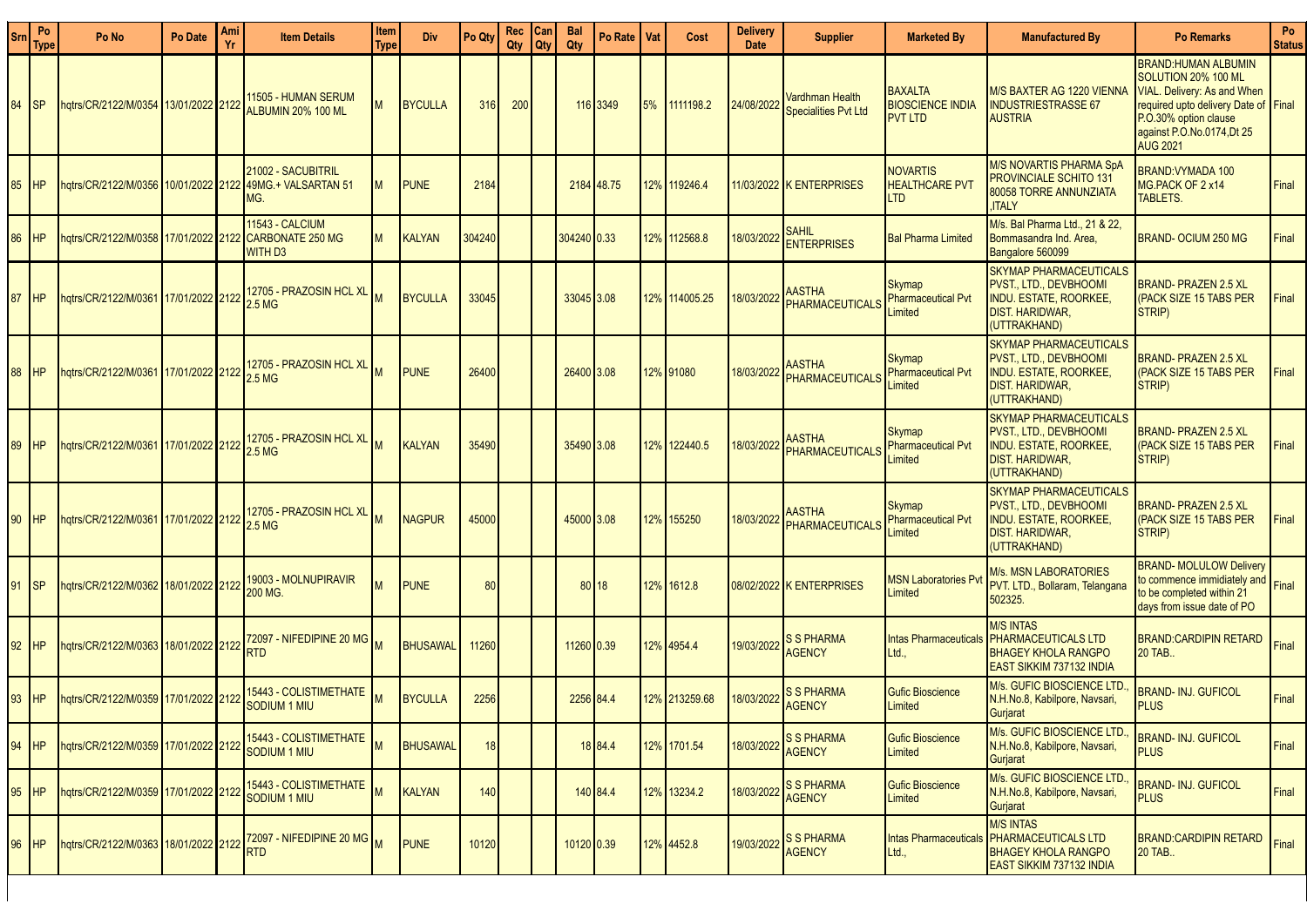| Srn | Po<br>Type | Po No                                     | Po Date | Ami<br>Yı | <b>Item Details</b>                                                                               | Item<br>Type | Div.            | Po Qty | Rec<br>Qty | Can<br><b>Qty</b> | <b>Bal</b><br>Qty | Po Rate | Vat | Cost         | <b>Delivery</b><br><b>Date</b> | <b>Supplier</b>                         | <b>Marketed By</b>                             | <b>Manufactured By</b>                                                                                          | <b>Po Remarks</b>                           | Po<br><b>Status</b> |
|-----|------------|-------------------------------------------|---------|-----------|---------------------------------------------------------------------------------------------------|--------------|-----------------|--------|------------|-------------------|-------------------|---------|-----|--------------|--------------------------------|-----------------------------------------|------------------------------------------------|-----------------------------------------------------------------------------------------------------------------|---------------------------------------------|---------------------|
| 97  | <b>HP</b>  | hqtrs/CR/2122/M/0363 18/01/2022 2122      |         |           | 72097 - NIFEDIPINE 20 MG $\big _{\mathbf{M}}$<br><b>RTD</b>                                       |              | <b>KALYAN</b>   | 67000  |            |                   | 67000 0.39        |         |     | 12% 29480    | 9/03/2022                      | <b>S S PHARMA</b><br><b>AGENCY</b>      | <b>Intas Pharmaceuticals</b><br>Ltd.,          | <b>M/S INTAS</b><br><b>PHARMACEUTICALS LTD</b><br><b>BHAGEY KHOLA RANGPO</b><br><b>EAST SIKKIM 737132 INDIA</b> | <b>BRAND:CARDIPIN RETARD</b><br>20 TAB      | Final               |
| 98  | <b>HP</b>  | hqtrs/CR/2122/M/0363   18/01/2022   2122  |         |           | 72097 - NIFEDIPINE 20 MG<br><b>RTD</b>                                                            |              | <b>SOLAPUR</b>  | 106930 |            |                   | 10693010.39       |         |     | 12% 47049.2  | 9/03/2022                      | <b>S S PHARMA</b><br><b>AGENCY</b>      | <b>Intas Pharmaceuticals</b><br>Ltd.,          | <b>M/S INTAS</b><br><b>PHARMACEUTICALS LTD</b><br><b>BHAGEY KHOLA RANGPO</b><br><b>EAST SIKKIM 737132 INDIA</b> | BRAND:CARDIPIN RETARD<br>20 TAB             | Final               |
| 99  | IHP        | hgtrs/CR/2122/M/0363 18/01/2022 2122      |         |           | 72097 - NIFEDIPINE 20 MG $\vert_{\rm M}$<br><b>RTD</b>                                            |              | <b>NAGPUR</b>   | 150000 |            |                   | 15000010.39       |         |     | 12% 66000    | 19/03/2022                     | <b>S S PHARMA</b><br><b>AGENCY</b>      | <b>Intas Pharmaceuticals</b><br>Ltd.,          | <b>M/S INTAS</b><br><b>PHARMACEUTICALS LTD</b><br><b>BHAGEY KHOLA RANGPO</b><br><b>EAST SIKKIM 737132 INDIA</b> | BRAND:CARDIPIN RETARD<br>20 TAB             | Final               |
|     | 100 HP     |                                           |         |           | ngtrs/CR/2122/M/0364   18/01/2022   2122   10060 - TIZANIDINE 2 MG                                |              | <b>BYCULLA</b>  | 15740  |            |                   | 15740 9.64        |         |     | 12% 169992   | 19/03/2022                     | <b>SPAN</b><br><b>ENTERPRISES</b>       | <b>Sun Pharmaceutical</b><br>Laboratories Ltd. | <b>M/S SUN PHARMA</b><br><b>LABORATORIES LTD PLOT NO</b><br><b>754 NANDOK BLOCK</b><br><b>GANGTOK SIKKIM</b>    | <b>BRAND:TIZAN 2.</b>                       | Final               |
| 101 | IHP        |                                           |         |           | ngtrs/CR/2122/M/0364   18/01/2022   2122   10060 - TIZANIDINE 2 MG                                |              | <b>BHUSAWAL</b> | 1000   |            |                   | 1000 9.64         |         |     | 12% 10800    | 19/03/2022                     | <b>SPAN</b><br><b>ENTERPRISES</b>       | <b>Sun Pharmaceutical</b><br>Laboratories Ltd. | <b>M/S SUN PHARMA</b><br>LABORATORIES LTD PLOT NO<br><b>754 NANDOK BLOCK</b><br><b>GANGTOK SIKKIM</b>           | <b>BRAND:TIZAN 2.</b>                       | Final               |
|     | 102 HP     |                                           |         |           | ngtrs/CR/2122/M/0364   18/01/2022   2122   10060 - TIZANIDINE 2 MG                                |              | <b>PUNE</b>     | 4000   |            |                   | 4000 9.64         |         |     | 12% 43200    | 19/03/2022                     | <b>SPAN</b><br><b>ENTERPRISES</b>       | <b>Sun Pharmaceutical</b><br>Laboratories Ltd. | <b>M/S SUN PHARMA</b><br><b>LABORATORIES LTD PLOT NO</b><br><b>754 NANDOK BLOCK</b><br><b>GANGTOK SIKKIM</b>    | <b>BRAND:TIZAN 2.</b>                       | Final               |
|     | 103 HP     |                                           |         |           | hqtrs/CR/2122/M/0364   18/01/2022   2122   10060 - TIZANIDINE 2 MG                                |              | KALYAN          | 11000  |            |                   | 11000 9.64        |         |     | 12% 118800   | 19/03/2022                     | <b>SPAN</b><br><b>ENTERPRISES</b>       | Sun Pharmaceutical<br>Laboratories Ltd.        | <b>M/S SUN PHARMA</b><br>LABORATORIES LTD PLOT NO<br>754 NANDOK BLOCK<br><b>GANGTOK SIKKIM</b>                  | <b>BRAND:TIZAN 2.</b>                       | Final               |
|     | 104 HP     |                                           |         |           | ngtrs/CR/2122/M/0364   18/01/2022   2122   10060 - TIZANIDINE 2 MG                                |              | <b>SOLAPUR</b>  | 1610   |            |                   | 1610 9.64         |         |     | 12% 17388    | 19/03/2022                     | <b>SPAN</b><br><b>ENTERPRISES</b>       | <b>Sun Pharmaceutical</b><br>Laboratories Ltd. | <b>M/S SUN PHARMA</b><br>LABORATORIES LTD PLOT NO<br><b>754 NANDOK BLOCK</b><br><b>GANGTOK SIKKIM</b>           | <b>BRAND:TIZAN 2.</b>                       | Final               |
|     | 105 HP     |                                           |         |           | 11271 - MILK OF<br>hqtrs/CR/2122/M/0365   18/01/2022   2122   MAGNESIA+LIQ.PARAFFIN   M<br>170 ML |              | <b>BYCULLA</b>  | 3271   |            |                   | 3271 24           |         |     | 12% 87924.48 | 19/03/2022                     | <b>AASTHA</b><br>PHARMACEUTICALS        | Zee Laboratories                               | <b>M/S ZEE LABORATORIES 47</b><br><b>INDUSTRIAL AREA PAONTA</b><br><b>SAHIB 173025</b>                          | <b>BRAND:CREMAX 170</b><br>ML/200 ML BOTTLE | Final               |
|     | 106 HP     | hqtrs/CR/2122/M/0365   18/01/2022   2122  |         |           | 11271 - MILK OF<br>MAGNESIA+LIQ.PARAFFIN M<br>170 ML                                              |              | <b>BHUSAWAL</b> | 2439   |            |                   | 2439 24           |         |     | 12% 65560.32 | 9/03/2022                      | <b>AASTHA</b><br><b>PHARMACEUTICALS</b> | Zee Laboratories                               | <b>M/S ZEE LABORATORIES 47</b><br><b>INDUSTRIAL AREA PAONTA</b><br><b>SAHIB 173025</b>                          | BRAND:CREMAX 170<br>ML/200 ML BOTTLE        | Final               |
|     | 107 HP     | 18/01/2022 12122 14/0365 12/01/2022 12122 |         |           | 11271 - MILK OF<br>MAGNESIA+LIQ.PARAFFIN M<br><b>170 ML</b>                                       |              | <b>PUNE</b>     | 1780   |            |                   | 1780 24           |         |     | 12% 47846.4  | 9/03/2022                      | <b>AASTHA</b><br>PHARMACEUTICALS        | Zee Laboratories                               | <b>M/S ZEE LABORATORIES 47</b><br><b>INDUSTRIAL AREA PAONTA</b><br><b>SAHIB 173025</b>                          | <b>BRAND:CREMAX 170</b><br>ML/200 ML BOTTLE | Final               |
|     | 108 HP     | hqtrs/CR/2122/M/0365 18/01/2022 2122      |         |           | 11271 - MILK OF<br>MAGNESIA+LIQ.PARAFFIN M<br>170 ML                                              |              | KALYAN          | 3500   |            |                   | 3500 24           |         |     | 12% 94080    | 19/03/2022                     | AASTHA<br><b>PHARMACEUTICALS</b>        | Zee Laboratories                               | <b>M/S ZEE LABORATORIES 47</b><br><b>INDUSTRIAL AREA PAONTA</b><br><b>SAHIB 173025</b>                          | BRAND:CREMAX 170<br>ML/200 ML BOTTLE        | Final               |
|     | 109 HP     | hqtrs/CR/2122/M/0365   18/01/2022   2122  |         |           | <b>11271 - MILK OF</b><br>MAGNESIA+LIQ.PARAFFIN M<br>170 ML                                       |              | <b>SOLAPUR</b>  | 934    |            |                   | $934$ 24          |         |     | 12% 25105.92 | 19/03/2022                     | <b>AASTHA</b><br>PHARMACEUTICALS        | Zee Laboratories                               | <b>M/S ZEE LABORATORIES 47</b><br><b>INDUSTRIAL AREA PAONTA</b><br><b>SAHIB 173025</b>                          | <b>BRAND:CREMAX 170</b><br>ML/200 ML BOTTLE | Final               |
|     | 110 HP     | hqtrs/CR/2122/M/0365 18/01/2022 2122      |         |           | 11271 - MILK OF<br>MAGNESIA+LIQ.PARAFFIN M<br><b>170 ML</b>                                       |              | <b>NAGPUR</b>   | 2000   |            |                   | 2000 24           |         |     | 12% 53760    | 19/03/2022                     | <b>AASTHA</b><br>PHARMACEUTICALS        | Zee Laboratories                               | <b>M/S ZEE LABORATORIES 47</b><br><b>INDUSTRIAL AREA PAONTA</b><br><b>SAHIB 173025</b>                          | BRAND:CREMAX 170<br>ML/200 ML BOTTLE        | Final               |
|     | 111 HP     | hqtrs/CR/2122/M/0366 18/01/2022 2122      |         |           | 10199 - METFORMIN<br><b>HYDROCHLORIDE 850 MG</b>                                                  |              | <b>BYCULLA</b>  | 168675 |            |                   | 168675 0.55       |         |     | 12% 104578.5 |                                | 19/03/2022 SHREE PHARMA                 | Wallace<br><b>Pharmaceuticals Pvt</b><br>Ltd., | <b>M/S WALLACE</b><br>PHARMACEUTICALS PVT LTD<br><b>BHATIAN NALAGARH DIST</b><br><b>SOLAN H.P 174101</b>        | <b>BRAND:WALAPHAGE 850.</b><br>PACK OF 15   | Final               |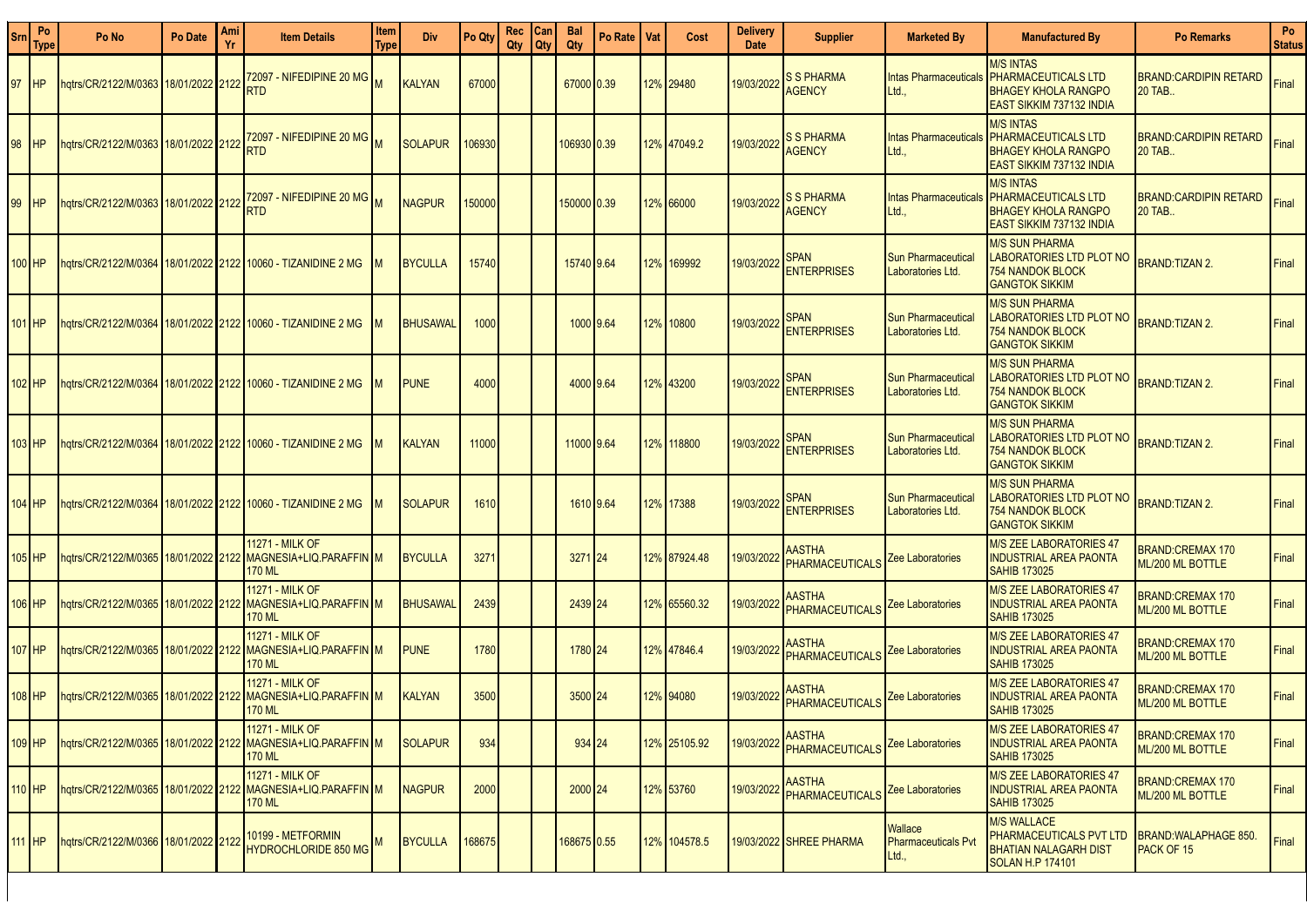| Srn | Po<br><b>Type</b> | Po No                                               | Po Date         | Ami<br>Yr | <b>Item Details</b>                                                                   | <b>Item</b><br>Type | <b>Div</b>      | Po Qty | Rec<br>Qty | Can<br>Qty | <b>Bal</b><br>Qty | Po Rate | Vat | Cost        | <b>Delivery</b><br><b>Date</b> | <b>Supplier</b>                                                                      | <b>Marketed By</b>                                                                       | <b>Manufactured By</b>                                                                                       | <b>Po Remarks</b>                                                                                               | Po<br><b>Status</b> |
|-----|-------------------|-----------------------------------------------------|-----------------|-----------|---------------------------------------------------------------------------------------|---------------------|-----------------|--------|------------|------------|-------------------|---------|-----|-------------|--------------------------------|--------------------------------------------------------------------------------------|------------------------------------------------------------------------------------------|--------------------------------------------------------------------------------------------------------------|-----------------------------------------------------------------------------------------------------------------|---------------------|
|     | 112 HP            | hatrs/CR/2122/M/0366                                | 18/01/2022 2122 |           | <u> 10199 - METFORMIN</u><br><b>HYDROCHLORIDE 850 MG</b>                              |                     | <b>KALYAN</b>   | 60495  |            |            | 60495 0.55        |         |     | 12% 37506.9 |                                | 19/03/2022 SHREE PHARMA                                                              | <b>Nallace</b><br><b>Pharmaceuticals Pvt</b><br>Ltd.,                                    | <b>M/S WALLACE</b><br>PHARMACEUTICALS PVT LTD<br><b>BHATIAN NALAGARH DIST</b><br><b>SOLAN H.P 174101</b>     | <b>BRAND:WALAPHAGE 850.</b><br><b>PACK OF 15</b>                                                                | Final               |
|     | 113 HP            | hqtrs/CR/2122/M/0367                                | 18/01/2022 2122 |           | 91060 - NINTEDANIB<br><b>ESYLATE 150 MG</b>                                           | M                   | <b>BYCULLA</b>  | 1000   |            |            | 1000 54           |         |     | 12% 60480   | 17/01/2023                     | <b>ASHISH</b><br><b>ENTERPRISES</b>                                                  | <b>BDR Pharmaceuticals</b><br><b>International Pvt Ltd</b>                               | M/s BDR Pharmaceuticals<br>International Pvt Ltd C/o PURE<br>AND CURE HEALTHCARE PVT<br>LTD HARIDWAR 249403  | <b>BRAND:BRONCHONIB 150</b><br>MG. Delivery : As and When<br>required by Consignee up to<br>year from P.O.Date  | Final               |
|     | 114 HP            | 1atrs/CR/2122/M/036                                 | 18/01/2022 2122 |           | 91060 - NINTEDANIB<br><b>ESYLATE 150 MG</b>                                           | M                   | <b>PUNE</b>     | 1500   |            |            | 1500 54           |         |     | 12% 90720   | 17/01/2023                     | ASHISH<br><b>ENTERPRISES</b>                                                         | <b>BDR Pharmaceuticals</b><br><b>International Pvt Ltd</b>                               | M/s BDR Pharmaceuticals<br>International Pvt Ltd C/o PURE<br>AND CURE HEALTHCARE PV<br>LTD HARIDWAR 249403   | <b>BRAND:BRONCHONIB 150</b><br>MG. Delivery : As and When<br>required by Consignee up to<br>vear from P.O.Date. | Final               |
|     | 115 HP            | ngtrs/CR/2122/M/0369 18/01/2022 2122                |                 |           | 61903 -<br>NITROFURADANTIN S.R.<br>100MG                                              |                     | <b>BYCULLA</b>  | 6610   |            |            | 6610 5.22         |         |     | 12% 38668.5 |                                | 19/03/2022 ISHREE PHARMA                                                             | <b>Alkem Laboratories</b><br>_td                                                         | <b>M/S ALKEM LABORATORIES</b><br><b>LIMITED</b>                                                              | BRAND:SAFTOIN TABLETS<br>PACK OF 10.                                                                            | Final               |
|     | 16 HP             |                                                     |                 |           | 61903 -<br>100MG                                                                      |                     | BHUSAWAL        | 3360   |            |            | 3360 5.22         |         |     | 12% 19656   |                                | 19/03/2022 SHREE PHARMA                                                              | <b>Alkem Laboratories</b><br>Ltd                                                         | <b>M/S ALKEM LABORATORIES</b><br><b>IMITED</b>                                                               | <b>BRAND:SAFTOIN TABLETS</b><br>PACK OF 10.                                                                     | Final               |
|     | 17 HP             | ngtrs/CR/2122/M/0369                                | 18/01/2022 2122 |           | 61903 -<br><b>NITROFURADANTIN S.R.</b><br>100MG                                       |                     | <b>PUNE</b>     | 4400   |            |            | 4400 5.22         |         |     | 12% 25740   |                                | 19/03/2022 ISHREE PHARMA                                                             | Alkem Laboratories<br>Ltd                                                                | <b>M/S ALKEM LABORATORIES</b><br><b>IMITED</b>                                                               | <b>BRAND:SAFTOIN TABLETS</b><br>PACK OF 10.                                                                     | Final               |
|     | 18 HP             | ngtrs/CR/2122/M/0369 18/01/2022 2122                |                 |           | 61903 -<br><b>NITROFURADANTIN S.R.</b><br>100MG                                       |                     | KALYAN          | 3500   |            |            | 3500 5.22         |         |     | 12% 20475   |                                | 19/03/2022 SHREE PHARMA                                                              | <b>Alkem Laboratories</b><br>_td                                                         | <b>M/S ALKEM LABORATORIES</b><br><b>LIMITED</b>                                                              | <b>BRAND:SAFTOIN TABLETS</b><br>PACK OF 10.                                                                     | Final               |
|     | 119 HP            |                                                     |                 |           | $61903 -$<br>hqtrs/CR/2122/M/0369   18/01/2022   2122   NITROFURADANTIN S.R.<br>100MG |                     | <b>NAGPUR</b>   | 2000   |            |            | 2000 5.22         |         |     | 12% 11700   |                                | 19/03/2022 SHREE PHARMA                                                              | <b>Alkem Laboratories</b><br>Ltd                                                         | <b>M/S ALKEM LABORATORIES</b><br><b>LIMITED</b>                                                              | <b>BRAND:SAFTOIN TABLETS</b><br>PACK OF 10.                                                                     | Final               |
|     | 20 HP             | <mark>2122   122/01/0370   24/01/2022   2122</mark> |                 |           | 65400 - PARACETAMOL<br>500 MG                                                         | M.                  | <b>BYCULLA</b>  | 134100 |            |            | 134100 0.45       |         |     | 12% 67050   | 24/03/2022                     | <b>KARNATAKA</b><br><b>ANTIBIOTICS &amp;</b><br><b>PHARMACEUTICALS</b><br><b>LTD</b> | <b>KARNATAKA</b><br><b>ANTIBIOTICS &amp;</b><br>PHARMACEUTICALS<br>LTD                   | M/S KARNATAKA ANTIBIOTICS<br>& PHARMACEUTICALS LTD<br>BENGULURU - 560010<br><b>KARNATAKA</b>                 | BRAND:PARACETOMOL-500<br>MG. Pack Size-10 x 10 TABS.<br>Remaining 50% of Total AMI<br>21-22 Qtv.                | Final               |
|     | 121 HP            | ngtrs/CR/2122/M/0370 24/01/2022 2122                |                 |           | 65400 - PARACETAMOL<br><b>500 MG</b>                                                  |                     | <b>BHUSAWAL</b> | 160700 |            |            | 160700 0.45       |         |     | 12% 80350   | 24/03/2022                     | <b>KARNATAKA</b><br><b>ANTIBIOTICS &amp;</b><br><b>PHARMACEUTICALS</b><br><b>LTD</b> | <b>KARNATAKA</b><br><b>ANTIBIOTICS &amp;</b><br>PHARMACEUTICALS<br>T <sub>D</sub>        | M/S KARNATAKA ANTIBIOTIC<br><b>&amp; PHARMACEUTICALS LTD</b><br>BENGULURU - 560010<br><b>KARNATAKA</b>       | BRAND:PARACETOMOL-500<br>MG. Pack Size-10 x 10 TABS.<br>Remaining 50% of Total AMI<br>21-22 Qty.                | Final               |
|     | 22 HP             | hqtrs/CR/2122/M/0370 24/01/2022 2122                |                 |           | 65400 - PARACETAMOL<br>500 MG                                                         |                     | <b>PUNE</b>     | 59500  |            |            | 59500 0.45        |         |     | 12% 29750   | 24/03/2022                     | <b>KARNATAKA</b><br><b>ANTIBIOTICS &amp;</b><br><b>PHARMACEUTICALS</b><br><b>LTD</b> | <b>KARNATAKA</b><br><b>ANTIBIOTICS &amp;</b><br>PHARMACEUTICALS<br><b>LTD</b>            | M/S KARNATAKA ANTIBIOTIC<br><b>&amp; PHARMACEUTICALS LTD</b><br>BENGULURU - 560010<br><b>KARNATAKA</b>       | BRAND:PARACETOMOL-500<br>MG. Pack Size-10 x 10 TABS.<br>Remaining 50% of Total AMI<br>21-22 Qty.                | Final               |
|     | 123 HP            | hqtrs/CR/2122/M/0370 24/01/2022 2122                |                 |           | 65400 - PARACETAMOL<br><b>500 MG</b>                                                  |                     | KALYAN          | 250000 |            |            | 250000 0.45       |         |     | 12% 125000  | 24/03/2022                     | <b>KARNATAKA</b><br><b>ANTIBIOTICS &amp;</b><br><b>PHARMACEUTICALS</b><br>LTD        | <b>KARNATAKA</b><br><b>ANTIBIOTICS &amp;</b><br><b>PHARMACEUTICALS</b><br>T <sub>D</sub> | M/S KARNATAKA ANTIBIOTIC<br>& PHARMACEUTICALS LTD<br>BENGULURU - 560010<br>KARNATAKA.                        | BRAND:PARACETOMOL-500<br>MG. Pack Size-10 x 10 TABS.<br>Remaining 50% of Total AMI<br>21-22 Qty.                | Final               |
|     | 124 HP            | hqtrs/CR/2122/M/0370 24/01/2022 2122                |                 |           | 65400 - PARACETAMOL<br>500 MG                                                         |                     | <b>SOLAPUR</b>  | 16000  |            |            | 116000 0.45       |         |     | 12% 58000   | 24/03/202                      | <b>KARNATAKA</b><br><b>ANTIBIOTICS &amp;</b><br><b>PHARMACEUTICALS</b><br><b>LTD</b> | <b>KARNATAKA</b><br><b>ANTIBIOTICS &amp;</b><br>T <sub>D</sub>                           | M/S KARNATAKA ANTIBIOTIC<br>& PHARMACEUTICALS LTD<br>PHARMACEUTICALS BENGULURU - 560010<br><b>KARNATAKA.</b> | BRAND:PARACETOMOL-500<br>MG. Pack Size-10 x 10 TABS.<br>Remaining 50% of Total AMI<br>21-22 Qtv.                | Final               |
|     | 125 HP            | 12122/1222/M/0370 24/01/2022 2122                   |                 |           | 65400 - PARACETAMOL<br><b>500 MG</b>                                                  |                     | <b>NAGPUR</b>   | 88500  |            |            | 88500 0.45        |         |     | 12% 44250   | 24/03/2022                     | <b>KARNATAKA</b><br><b>ANTIBIOTICS &amp;</b><br><b>PHARMACEUTICALS</b><br><b>LTD</b> | <b>KARNATAKA</b><br><b>ANTIBIOTICS &amp;</b><br><b>PHARMACEUTICALS</b><br><b>LTD</b>     | M/S KARNATAKA ANTIBIOTIC<br>& PHARMACEUTICALS LTD<br>BENGULURU - 560010<br><b>KARNATAKA.</b>                 | BRAND:PARACETOMOL-500<br>MG. Pack Size-10 x 10 TABS.<br>Remaining 50% of Total AMI<br>21-22 Qty.                | Final               |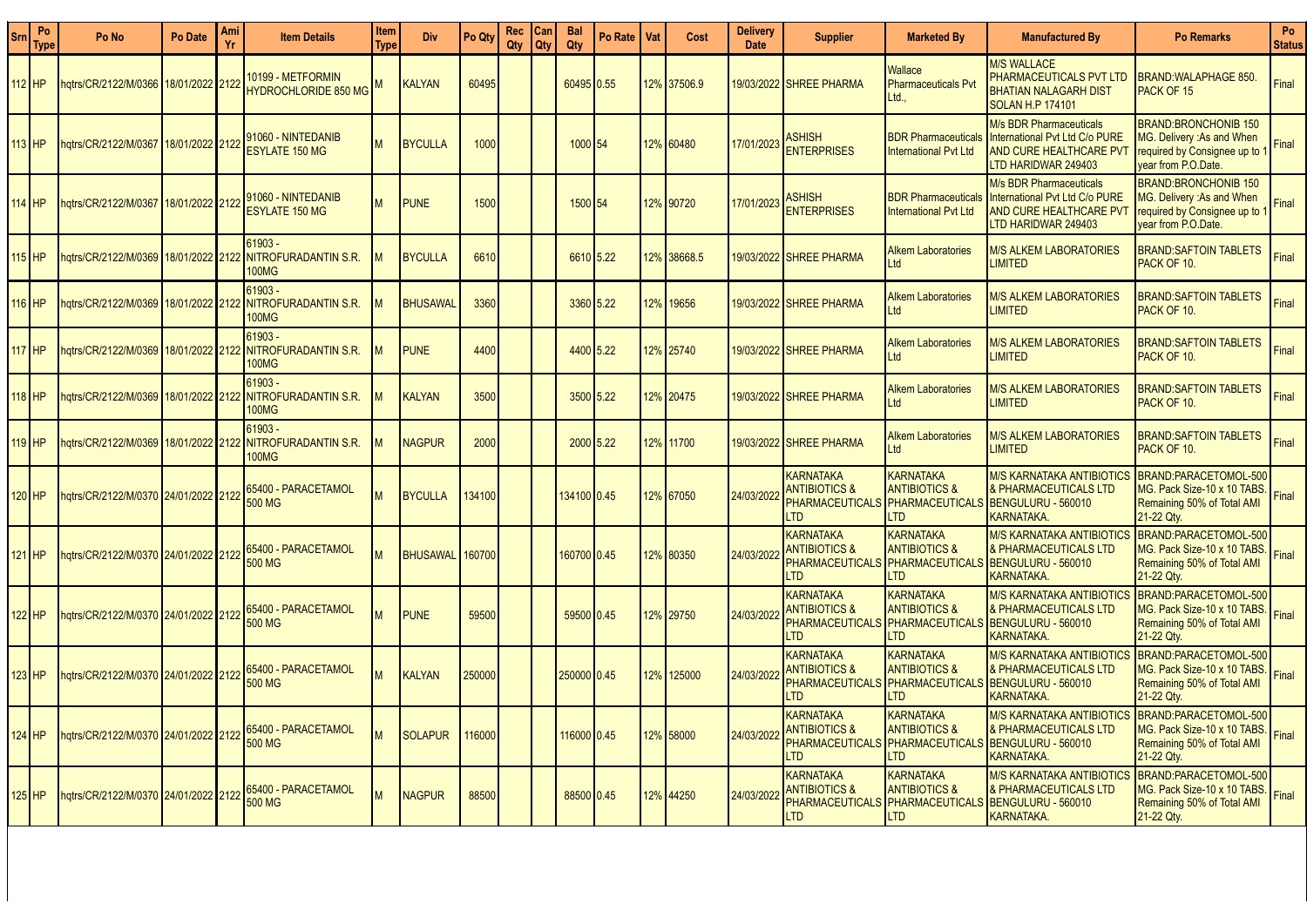| Srn | Po<br><b>Type</b> | Po No                                    | Po Date | Ami<br>Yr | <b>Item Details</b>                                                                                                                                                          | Item<br>Type | <b>Div</b>      | Po Qty | Rec   Can<br>Qty | <b>Qty</b> | <b>Bal</b><br>Qty | Po Rate I Vat |    | Cost         | <b>Delivery</b><br><b>Date</b> | <b>Supplier</b>                     | <b>Marketed Bv</b> | <b>Manufactured By</b>                                                          | <b>Po Remarks</b>                                                                                                                  | Po<br><b>Status</b> |
|-----|-------------------|------------------------------------------|---------|-----------|------------------------------------------------------------------------------------------------------------------------------------------------------------------------------|--------------|-----------------|--------|------------------|------------|-------------------|---------------|----|--------------|--------------------------------|-------------------------------------|--------------------|---------------------------------------------------------------------------------|------------------------------------------------------------------------------------------------------------------------------------|---------------------|
|     | 126 HP            | hqtrs/CR/2122/S/0013 12/01/2022 2122     |         |           | 13130 - MINIMALY<br><b>INVASIVE CANNULATED</b><br><b>PEDICLE SCREW SET OF</b><br><b>FOUR SCREW AND TWO</b><br><b>CONNECTING RODS (</b><br>ANY SIZE SIZE ANY<br><b>LENGTH</b> |              | <b>BYCULLA</b>  | 35     |                  |            |                   | 35 46244      | 5% | 1699467      |                                | 11/01/2023 OZONE INDIA,             |                    | M/S SYNTHES GMbh & THE<br><b>ANSPACH EFFORT</b>                                 | <b>BRAND:Depuy Synthes</b><br>(Johnson & Johnson).<br>Delivery: As and When<br>required by Consignee upto 1<br>year from P.O.Date. | Final               |
|     | 127 HP            |                                          |         |           | hqtrs/CR/2122/S/0014 06/01/2022 2122 10616 - DISPOSABLE CAP S                                                                                                                |              | <b>BYCULLA</b>  | 100000 |                  |            | 100000 0.7        |               | 5% | 74000        |                                | 05/01/2023 SHREE PHARMA             |                    | <b>M/S ACURON PRODUCTS</b>                                                      | <b>BRAND:ACURON.PACK:PER</b><br>PIECE. Delivery: As and<br>When required by Consignee<br>upto 1 year from P.O.Date.                | Final               |
|     | 128 HP            |                                          |         |           | 80307 - GAUZE SURGICAL<br>hqtrs/CR/2122/S/0015 12/01/2022 2122 LOOSE WOVEN- 90 CMS<br>X 18 MTS -IN THAN, F-II                                                                |              | <b>BYCULLA</b>  | 4000   | 1000             |            | 3000 148          |               |    | 12% 663040   | 11/01/2023                     | <b>SPAN</b><br><b>ENTERPRISES</b>   |                    | <b>M/S AGELN SURGICAL &amp;</b><br><b>HEALTHCARE PVT LTD</b>                    | <b>BRAND:EXOCARE BY</b><br>AGELN.PACK:1 x 1 Delivery:<br>As and When required by<br>Consignee upto 1 year from<br>P.O.Date.        | Final               |
|     | 129 HP            |                                          |         |           | 80307 - GAUZE SURGICAL<br>hqtrs/CR/2122/S/0015 12/01/2022 2122 LOOSE WOVEN- 90 CMS<br>X 18 MTS -IN THAN, F-II                                                                |              | <b>PUNE</b>     | 220    |                  |            |                   | 220 148       |    | 12% 36467.2  | 11/01/2023                     | SPAN<br>ENTERPRISES                 |                    | M/S AGELN SURGICAL &<br><b>HEALTHCARE PVT LTD</b>                               | <b>BRAND:EXOCARE BY</b><br>AGELN.PACK:1 x 1 Delivery:<br>As and When required by<br>Consignee upto 1 year from<br>P.O.Date.        | Final               |
|     | 130 HP            |                                          |         |           | 80307 - GAUZE SURGICAL<br>hqtrs/CR/2122/S/0015 12/01/2022 2122 LOOSE WOVEN- 90 CMS<br>X 18 MTS -IN THAN, F-II                                                                |              | <b>SOLAPUR</b>  | 104    |                  |            |                   | 104 148       |    | 12% 17239.04 | 11/01/2023                     | <b>SPAN</b><br><b>ENTERPRISES</b>   |                    | <b>M/S AGELN SURGICAL &amp;</b><br><b>HEALTHCARE PVT LTD</b>                    | <b>BRAND:EXOCARE BY</b><br>AGELN.PACK:1 x 1 Delivery:<br>As and When required by<br>Consignee upto 1 year from<br>P.O.Date.        | Final               |
|     | 131 HP            |                                          |         |           | 80307 - GAUZE SURGICAL<br>hqtrs/CR/2122/S/0015 12/01/2022 2122 LOOSE WOVEN- 90 CMS<br>X 18 MTS -IN THAN, F-II                                                                |              | <b>NAGPUR</b>   | 700    |                  |            |                   | 700 148       |    | 12% 116032   | 11/01/2023                     | <b>SPAN</b><br><b>ENTERPRISES</b>   |                    | <b>M/S AGELN SURGICAL &amp;</b><br>HEALTHCARE PVT LTD                           | <b>BRAND:EXOCARE BY</b><br>AGELN.PACK:1 x 1 Delivery:<br>As and When required by<br>Consignee upto 1 year from<br>P.O.Date.        | Final               |
|     | 132 HP            | hqtrs/CR/2122/S/0017   11/01/2022   2122 |         |           | 12667 - ALCOHOL BASED<br><b>HAND DISINFECTANT 5</b><br>LIT JAR                                                                                                               | IS.          | <b>BYCULLA</b>  | 100    |                  |            |                   | 100 325       |    | 18% 38350    | 10/01/2023                     | SNEHAL<br><b>ENTERPRISES</b>        |                    | M/s. Snehal Pharma & Surgicals<br>Pvt. Ltd.,                                    | BRAND-SPSPL (GERM-IIIII)<br>Delivery: As & When required Final<br>by consignee upto 1 year<br>from PO date.                        |                     |
|     | 133 HP            |                                          |         |           | 12667 - ALCOHOL BASED<br>hqtrs/CR/2122/S/0017 11/01/2022 2122 HAND DISINFECTANT 5<br><b>LIT JAR</b>                                                                          | IS           | <b>BHUSAWAL</b> | 900    |                  |            |                   | 900 325       |    | 18% 345150   | 10/01/2023                     | <b>SNEHAL</b><br><b>ENTERPRISES</b> |                    | M/s. Snehal Pharma & Surgicals<br>Pvt. Ltd.,                                    | <b>BRAND-SPSPL (GERM-IIIII)</b><br>Delivery: As & When required<br>by consignee upto 1 year<br>from PO date.                       | Final               |
|     | 134 HP            | hqtrs/CR/2122/S/0017 11/01/2022 2122     |         |           | 12667 - ALCOHOL BASED<br><b>HAND DISINFECTANT 5</b><br>LIT JAR                                                                                                               | IS.          | <b>PUNE</b>     | 220    |                  |            |                   | 220 325       |    | 18% 84370    | 10/01/2023                     | <b>SNEHAL</b><br><b>ENTERPRISES</b> |                    | M/s. Snehal Pharma & Surgical<br>Pvt. Ltd.,                                     | <b>BRAND-SPSPL (GERM-IIIII)</b><br>Delivery: As & When required Final<br>by consignee upto 1 year<br>from PO date.                 |                     |
|     | $135$ HP          |                                          |         |           | 12667 - ALCOHOL BASED<br>hqtrs/CR/2122/S/0017 11/01/2022 2122 HAND DISINFECTANT 5<br>LIT JAR                                                                                 |              | NAGPUR          | 100    |                  |            |                   | 100 325       |    | 18% 38350    |                                | 10/01/2023 SNEHAL<br>ENTERPRISES    |                    | M/s. Snehal Pharma & Surgicals Delivery: As & When required Final<br>Pvt. Ltd., | <b>BRAND-SPSPL (GERM-IIIII)</b><br>by consignee upto 1 year<br>from PO date.                                                       |                     |
|     | 136 HP            | hqtrs/CR/2122/S/0018 11/01/2022 2122     |         |           | 10814 - INSULIN SYRING<br>100 IU /ML WITH NEEDLE                                                                                                                             |              | <b>BHUSAWAL</b> | 1920   |                  |            |                   | 1920 2.64     |    | 12% 5683.2   |                                | 10/01/2023 NIYATI SURGICAL          |                    | M/s. SPM Medicare                                                               | <b>BRAND-</b><br>ACCUSHOT.Delivery:As and<br>When required by consignee<br>upto 1 year from P.O.date.                              | Final               |
|     | 137 HP            | hqtrs/CR/2122/S/0018 11/01/2022 2122     |         |           | 10814 - INSULIN SYRING<br>100 IU /ML WITH NEEDLE                                                                                                                             |              | <b>PUNE</b>     | 22000  |                  |            | 22000 2.64        |               |    | 12% 65120    |                                | 10/01/2023 NIYATI SURGICAL          |                    | M/s. SPM Medicare                                                               | BRAND-<br>ACCUSHOT.Delivery:As and<br>When required by consignee<br>upto 1 year from P.O.date.                                     | Final               |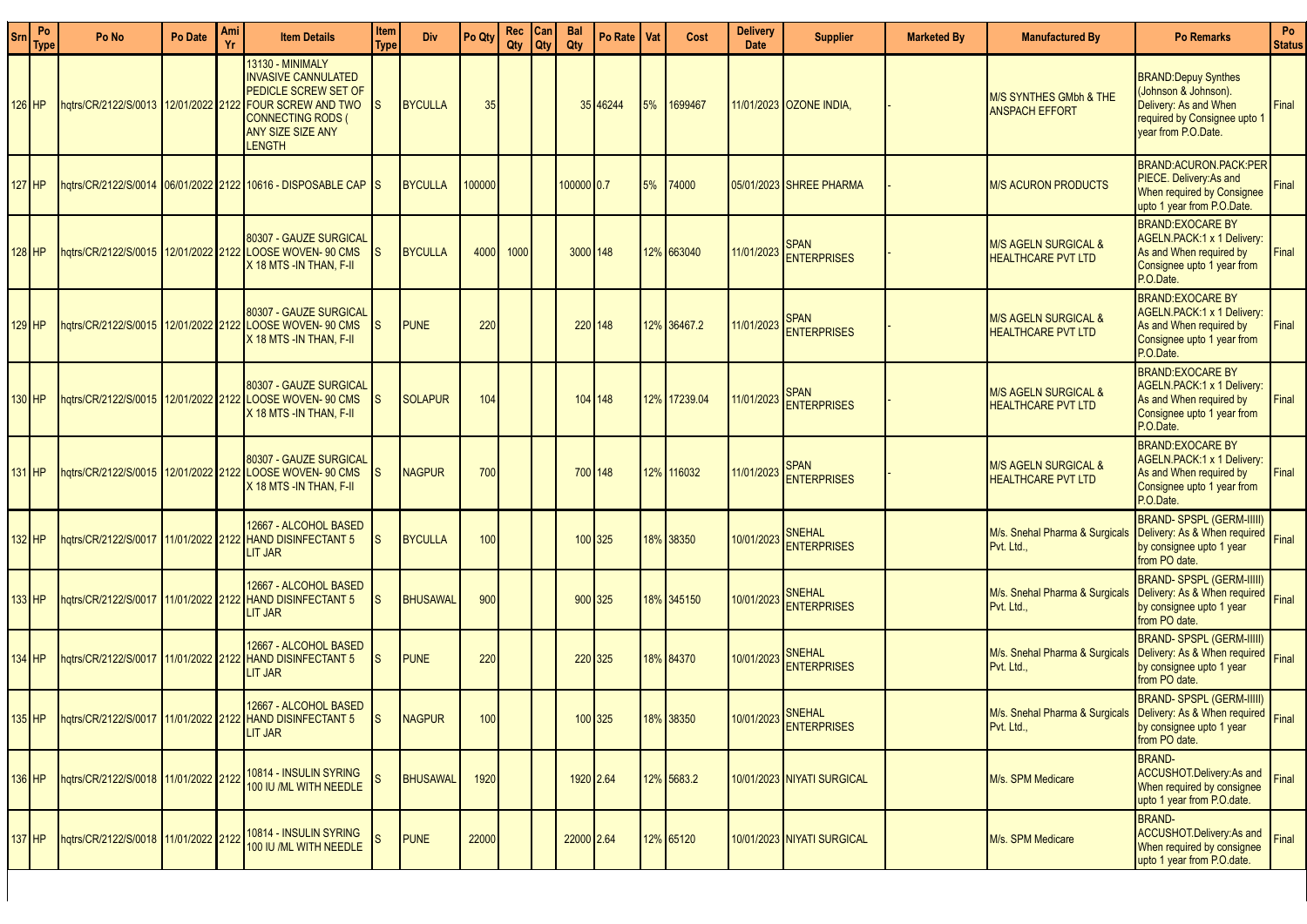| <b>Srn</b> | Po<br>Type | Po No                                | Po Date         | Ami | <b>Item Details</b>                                                                                                                                                                                                                                                             | Item<br>Type | <b>Div</b>     | Po Qty | Rec<br>Qty | Can<br><b>Qty</b> | <b>Bal</b><br>Qty | Po Rate I  | Vat | Cost         | <b>Delivery</b><br><b>Date</b> | <b>Supplier</b>                          | <b>Marketed By</b>                   | <b>Manufactured By</b>                                                                                                                      | <b>Po Remarks</b>                                                                                                                                                                       | Po<br><b>Status</b> |
|------------|------------|--------------------------------------|-----------------|-----|---------------------------------------------------------------------------------------------------------------------------------------------------------------------------------------------------------------------------------------------------------------------------------|--------------|----------------|--------|------------|-------------------|-------------------|------------|-----|--------------|--------------------------------|------------------------------------------|--------------------------------------|---------------------------------------------------------------------------------------------------------------------------------------------|-----------------------------------------------------------------------------------------------------------------------------------------------------------------------------------------|---------------------|
|            | 138 HP     | hqtrs/CR/2122/S/0018 11/01/2022 2122 |                 |     | 10814 - INSULIN SYRING<br>100 IU /ML WITH NEEDLE                                                                                                                                                                                                                                |              | <b>KALYAN</b>  | 10500  |            |                   | 10500 2.64        |            |     | 12% 31080    |                                | 10/01/2023   NIYATI SURGICAL             |                                      | M/s. SPM Medicare                                                                                                                           | <b>BRAND-</b><br>ACCUSHOT.Delivery:As and<br>When required by consignee<br>upto 1 year from P.O.date.                                                                                   | Final               |
|            | $139$ HP   | hqtrs/CR/2122/S/0021 11/01/2022 2122 |                 |     | 14623 - DIGITAL BLOOD<br><b>PRESSURE APPARATUS</b>                                                                                                                                                                                                                              |              | <b>BYCULLA</b> | 60     |            |                   |                   | 60 823.53  |     | 12% 55341    | 10/01/2023                     | <b>NANDANA</b><br><b>SURGICALS</b>       |                                      | <b>M/S HEMODIAZ LIFE</b><br><b>SCIENCES (P) LTD</b>                                                                                         | BRAND:DR.DIAZ BY M/S<br><b>HEMODIAZ, DELIVERY:AS</b><br><b>AND WHEN REQUIRED BY</b><br><b>CONSIGNEE UPTO 1 YEAR</b><br><b>FROM DATE OF PURCHASE</b><br>ORDER.                           | Final               |
|            | $140$ HP   | hqtrs/CR/2122/S/0021                 | 11/01/2022 2122 |     | 14623 - DIGITAL BLOOD<br><b>PRESSURE APPARATUS</b>                                                                                                                                                                                                                              |              | <b>KALYAN</b>  | 150    |            |                   |                   | 150 823.53 |     | 12% 138352.5 | 10/01/2023                     | <b>NANDANA</b><br><b>SURGICALS</b>       |                                      | <b>M/S HEMODIAZ LIFE</b><br><b>SCIENCES (P) LTD</b>                                                                                         | <b>BRAND:DR.DIAZ BY M/S</b><br><b>HEMODIAZ. DELIVERY:AS</b><br>AND WHEN REQUIRED BY<br><b>CONSIGNEE UPTO 1 YEAR</b><br><b>FROM DATE OF PURCHASE</b><br>ORDER.                           | Final               |
|            | $141$ HP   | hqtrs/CR/2122/S/0021 11/01/2022 2122 |                 |     | 14623 - DIGITAL BLOOD<br><b>PRESSURE APPARATUS</b>                                                                                                                                                                                                                              |              | <b>SOLAPUR</b> | 32     |            |                   |                   | 32 823.53  |     | 12% 29515.2  | 10/01/2023                     | <b>NANDANA</b><br><b>SURGICALS</b>       |                                      | <b>M/S HEMODIAZ LIFE</b><br>SCIENCES (P) LTD                                                                                                | <b>BRAND:DR.DIAZ BY M/S</b><br>HEMODIAZ. DELIVERY:AS<br>AND WHEN REQUIRED BY<br><b>CONSIGNEE UPTO 1 YEAR</b><br><b>FROM DATE OF PURCHASE</b><br>ORDER.                                  | Final               |
|            | 142 HP     | hqtrs/CR/2122/S/0022 27/01/2022 2122 |                 |     | 10658 - DISPOSABLE<br><b>GLOVES NITRILE UN-</b><br><b>STERILED NON-</b><br><b>POWDERED LONG CUFF</b><br><b>SMALL SIZE</b>                                                                                                                                                       |              | <b>BYCULLA</b> | 250000 |            |                   | 250000 4.45       |            |     | 12% 1245000  |                                | 27/01/2023 NIYATI SURGICAL               |                                      | <b>M/S ANSELL INDIA</b><br><b>PROTECTIVE PRODUCTS</b><br><b>PRIVATE LIMITED</b>                                                             | <b>BRAND:BY</b><br><b>ANSELL.DELIVERY:AS AND</b><br><b>WHEN REQUIRED BY</b><br><b>CONSIGNEE UPTO 1 YEAR</b><br><b>FROM DATE OF ISUUE</b><br><b>PURCHSAE ORDER</b>                       | Final               |
|            | 143 I HP   | hqtrs/CR/2122/S/0022 27/01/2022 2122 |                 |     | 10658 - DISPOSABLE<br><b>GLOVES NITRILE UN-</b><br><b>STERILED NON-</b><br>POWDERED LONG CUFF<br><b>SMALL SIZE</b>                                                                                                                                                              |              | <b>PUNE</b>    | 20000  |            |                   | 20000 4.45        |            |     | 12% 99600    |                                | 27/01/2023 NIYATI SURGICAL               |                                      | <b>M/S ANSELL INDIA</b><br><b>PROTECTIVE PRODUCTS</b><br><b>PRIVATE LIMITED</b>                                                             | <b>BRAND:BY</b><br><b>ANSELL.DELIVERY:AS AND</b><br><b>WHEN REQUIRED BY</b><br><b>CONSIGNEE UPTO 1 YEAR</b><br><b>FROM DATE OF ISUUE</b><br><b>PURCHSAE ORDER</b>                       | Final               |
|            | 144 IHP    | hqtrs/CR/2122/S/0022 27/01/2022 2122 |                 |     | 10658 - DISPOSABLE<br><b>GLOVES NITRILE UN-</b><br><b>STERILED NON-</b><br>POWDERED LONG CUFF<br><b>SMALL SIZE</b>                                                                                                                                                              |              | <b>KALYAN</b>  | 30000  |            |                   | 30000 4.45        |            |     | 12% 149400   |                                | 27/01/2023 NIYATI SURGICAL               |                                      | <b>M/S ANSELL INDIA</b><br><b>PROTECTIVE PRODUCTS</b><br><b>PRIVATE LIMITED</b>                                                             | <b>BRAND:BY</b><br><b>ANSELL.DELIVERY:AS AND</b><br><b>WHEN REQUIRED BY</b><br><b>CONSIGNEE UPTO 1 YEAR</b><br><b>FROM DATE OF ISUUE</b><br><b>PURCHSAE ORDER</b>                       | Final               |
|            | $145$ HP   | hqtrs/CR/2122/S/0022 27/01/2022 2122 |                 |     | 10658 - DISPOSABLE<br><b>GLOVES NITRILE UN-</b><br><b>STERILED NON-</b><br>POWDERED LONG CUFF<br><b>SMALL SIZE</b>                                                                                                                                                              |              | <b>NAGPUR</b>  | 6000   |            |                   | 6000 4.45         |            |     | 12% 29880    |                                | 27/01/2023 NIYATI SURGICAL               |                                      | <b>M/S ANSELL INDIA</b><br><b>PROTECTIVE PRODUCTS</b><br><b>PRIVATE LIMITED</b>                                                             | <b>BRAND:BY</b><br><b>ANSELL.DELIVERY:AS AND</b><br><b>WHEN REQUIRED BY</b><br><b>CONSIGNEE UPTO 1 YEAR</b><br><b>FROM DATE OF ISUUE</b><br><b>PURCHSAE ORDER</b>                       | Final               |
|            | $146$ SP   | hatrs/CR/2122/S/0023 15/01/2022 2122 |                 |     | 41189 - COVID-19 TEST<br><b>CARTRIDGE FOR</b><br><b>CBNAAT.</b> One pack<br>contains 10 Test Cartridges<br>for SARS CoV-2 (COVID-<br>$\frac{1}{9}$ RT-PCR compatible with $\frac{S}{100}$<br>fully automated<br>multiparameter platform<br>CBNAAT, 16 Channel, Make<br>Cepheid. |              | BYCULLA        | 2000   |            |                   | 2000 1977         |            |     | 12% 4428480  |                                | 14/01/2023 SUN MEDICAL<br><b>SYSTEMS</b> | <b>SUN MEDICAL</b><br><b>SYSTEMS</b> | <b>M/S CEPHIED INDIA PVT LTD</b><br><b>FLOOR 9 TOWER B.PARAS</b><br><b>TWIN TOWER REVENUE</b><br><b>ESTATE SECTOR 54</b><br>GURUGRAM 122002 | <b>Brand: Xpert Xpress SARS</b><br>COV-2. Make of Cepheid.<br>Delivery: As and When<br>required by consignee upto 1<br>year from Date of P.O. Supp<br>Indent BY letter Dt<br>23.12.2021 | Final               |